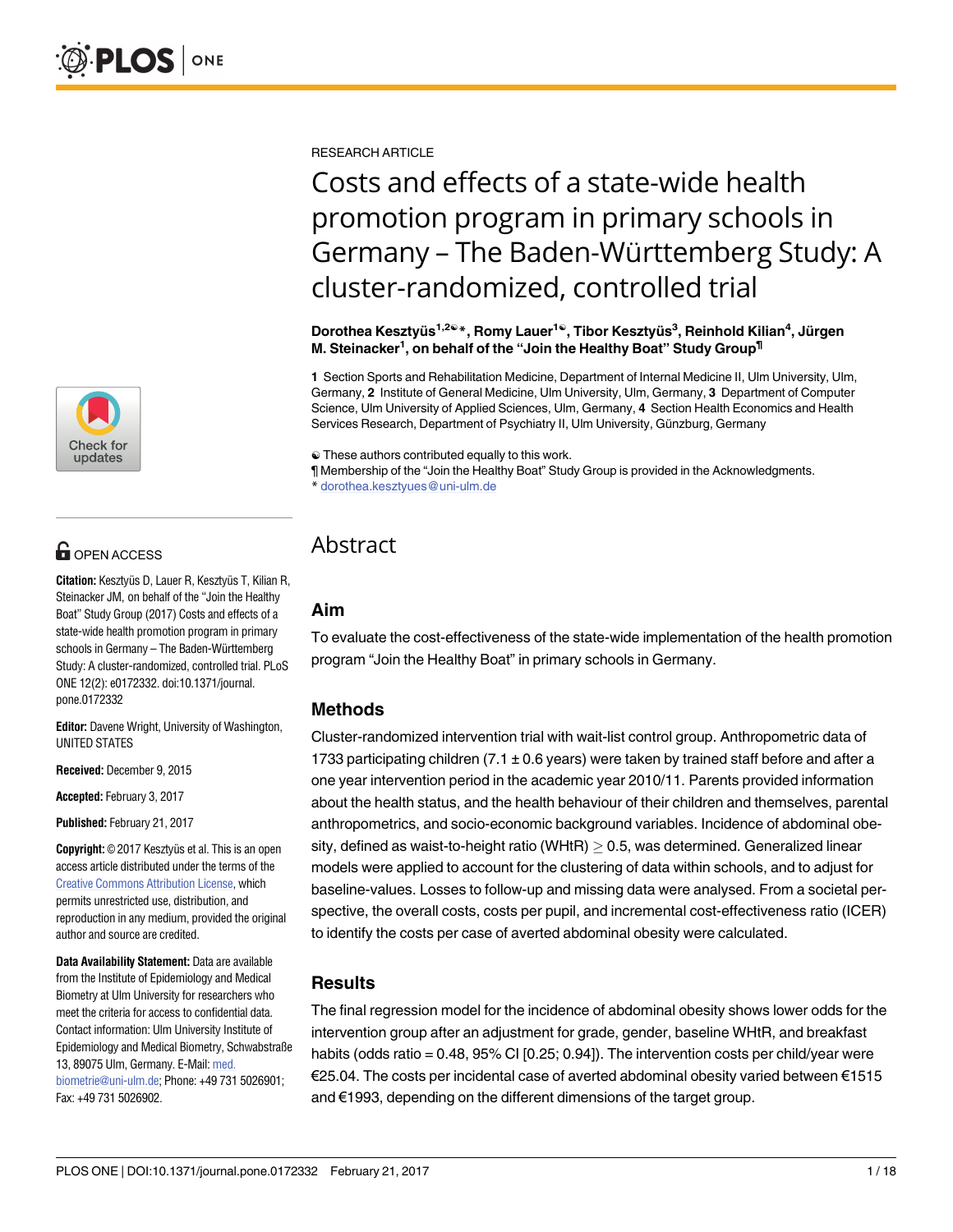<span id="page-1-0"></span>

**Funding:** This work was supported by: 1. German network 'Health Services Research Baden-Württemberg' of the Ministry of Science, Research and Arts in collaboration with the Ministry of Employment and Social Order, Family, Women and Senior Citizens, Baden-Württemberg, Germany, recipient: Dr. Dorothea Kesztyüs (VfD\_13\_003405, [http://www.versorgungsforschung-bw.de/](http://www.versorgungsforschung-bw.de/nwakad3.shtml) [nwakad3.shtml](http://www.versorgungsforschung-bw.de/nwakad3.shtml)); 2. Baden-Württemberg Stiftung, State of Baden-Württemberg, Germany, recipient: Prof. Dr. Jürgen M Steinacker (BWS\_1.479.00\_2009, [http://www.bwstiftung.de/](http://www.bwstiftung.de/startseite/) [startseite/](http://www.bwstiftung.de/startseite/)).

**Competing interests:** The authors have declared that no competing interests exist.

#### **Conclusion**

This study demonstrates the positive effects of state-wide, school-based health promotion on incidental abdominal obesity, at affordable costs and with proven cost-effectiveness. These results should support allocative decisions of policymakers. An early start to the prevention of abdominal obesity is of particular importance because of its close relationship to non-communicable diseases.

#### **Trial registration**

German Clinical Trials Register (DRKS), Freiburg University, Germany, DRKS-ID: [DRKS00000494.](https://clinicaltrials.gov/ct2/show/DRKS00000494)

#### **Introduction**

As a result of the globalization of unhealthy lifestyles, characterized by poor diet and physical inactivity, obesity is one of the most discussed risk factors for non-communicable diseases (NCDs) worldwide [\[1\]](#page-15-0). These diseases are currently the world's main killers, totalling 63% of all deaths. The economic burden of NCDs is substantial. Macroeconomic simulations suggested a cumulative output loss of 75% of global gross domestic product (GDP) in 2010 [[1](#page-15-0)]. Several NCDs are associated with the metabolic syndrome, in which abdominal obesity is the most obvious and prevalent constituent [\[2\]](#page-15-0). Rates of abdominal obesity are rising; although some research-ers report a levelling off, or plateauing of obesity, as defined by body mass index (BMI) [\[3,](#page-15-0) [4,](#page-15-0) [5\]](#page-15-0). Weight gain most often starts in early childhood and frequently persists into adulthood [\[6,](#page-15-0) [7\]](#page-15-0). Many obese children already show metabolic complications and are at high risk for the development of early morbidity [\[8\]](#page-15-0). Timely initiation of evidence-based prevention and health promotion addressing children, parents, caregivers, and teachers is urgently needed to reverse the trend.

Programs for health promotion and prevention in the school setting are ubiquitous, and some have proven their effectiveness [[9\]](#page-15-0). With regard to limited resources, it is essential to learn more about the cost-effectiveness of those programs and interventions.

In their extensive systematic Cochrane review on interventions for preventing obesity in children in 2011, Waters and colleagues did not find any study that included a formal economic evaluation [\[9](#page-15-0)]. In 2014, Langford and colleagues found only two studies on cost-effectiveness in their Cochrane review of the WHO health promoting school framework [[10\]](#page-15-0). John and colleagues, who focused especially on the cost-effectiveness of interventions on paediatric obesity, found less than 10 studies on preventive measures in 2012 [\[11\]](#page-15-0). One of the studies, presented in both reviews by Langford as well as by John, was the "Ulm Research on Metabolism, Exercise and Lifestyle Intervention in Children" (URMEL-ICE). Assuming a parental willingness to pay €35/year, the URMEL-ICE intervention was cost-effective in preventing children from an increase in abdominal girth [[12\]](#page-15-0). Based on this positive result, the intervention mentioned was revised, and renamed as the "Join the Healthy Boat" health promotion program; it spread throughout the state of Baden-Württemberg in southern Germany. Health economic results from the outcome evaluation of this "Baden-Württemberg Study" shall be presented here.

#### Aims

The purpose of the present study was to assess the cost-effectiveness of a school-based, statewide, health promotion program. Therefore, the costs were assessed in detail, calculated in total and per capita, and were compared to the number of averted cases of incidental abdominal obesity.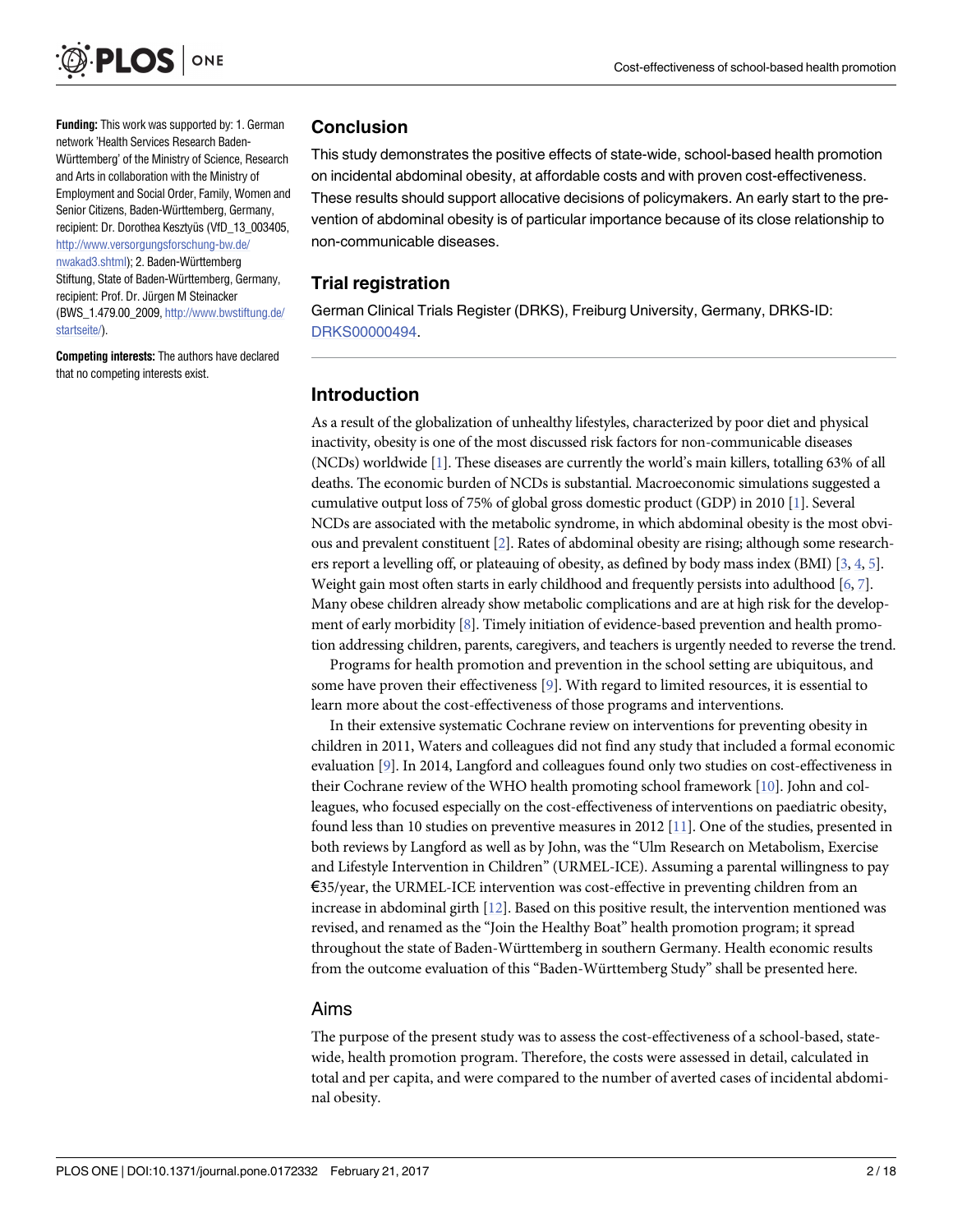#### <span id="page-2-0"></span>**Participants and methods**

#### Study description

The "Baden-Württemberg Study" was the outcome evaluation of the school-based, health promotion program, "Join the Healthy Boat", and was designed as a cluster-randomized, controlled intervention trial. The stratified cluster-randomization process resulted in an approximately balanced randomization [\[13\]](#page-15-0). Blinding was not feasible. Sample size calcula-tions were based on available data for the primary outcome waist circumference (WC) [[13](#page-15-0)]. The primary outcome measures for the health economic analysis were longitudinal changes in WC and waist-to-height ratio (WHtR).

The study was conducted throughout the state of Baden-Württemberg, which is located in southern Germany. The intervention group was comprised of schools where teachers had successfully completed the vocational training and implemented the "Join the Healthy Boat" intervention in the academic year 2010/2011. The teachers in the schools of the control group, representing the alternative in the economic analysis, continued to teach as normal and were obliged to wait one year before they could take part in the vocational training. Approval from the Ethics Committee of Ulm University and written informed consent from parents was obtained. The study was registered on the German Clinical Trials Register (DRKS), Freiburg University, Germany, under the DRKS-ID: DRKS00000494. Detailed information concerning the trial has already been published elsewhere [[13](#page-15-0)].

#### Intervention

The health promotion program, "Join the Healthy Boat", developed by the scientific researchers of Ulm University, targets the healthy lifestyle of primary school children in grades 1 to 4, and also focuses on the prevention of children becoming overweight and obese. To guarantee systematic and evidence-based development, the evaluation and implementation of the program, the intervention mapping approach,  $[14]$  $[14]$  $[14]$  as well as the social cognitive theory  $[15]$  $[15]$  $[15]$  and the socio-ecological model [\[16\]](#page-15-0), were utilized. The three main topics of the program are the promotion of physical activity, the reduction in intake of sugar-sweetened beverages and the reduction of screen media consumption. All intervention materials were integrated into the regular curriculum; no extra lessons were required. As well as course materials for the teachers, the intervention materials include materials for children (e.g. activity breaks) and for parents (e.g. family homework and information material).

In order to ensure the state-wide implementation of the program, a "train-the-trainer" concept was applied. For this purpose, 32 experienced teachers, spread all over Baden-Württemberg, were trained intensively in the concept and the materials, and attended seminars, provided by the scientific staff of Ulm University, twice a year. Those teachers, further referred to as "consulting teachers", in turn, trained teachers in their regions ("peer-to-peer") in three vocational training sessions, in order to provide them with the necessary knowledge and practical skills to apply the program in their classes. More detailed information about the intervention, the data collection, the randomization process, and the sample size calculation can be found in the published study protocol, S1 [Protocol,](#page-14-0) [\[13\]](#page-15-0).

#### Participants

The 32 consulting teachers offered vocational training in their respective regions. Recruitment took place in the academic year 2009/2010, when teachers who applied for these training sessions in the following year were asked to participate in the outcome evaluation. This resulted in 157 classes in 86 schools, which were part of the baseline measurements in 2010, and 154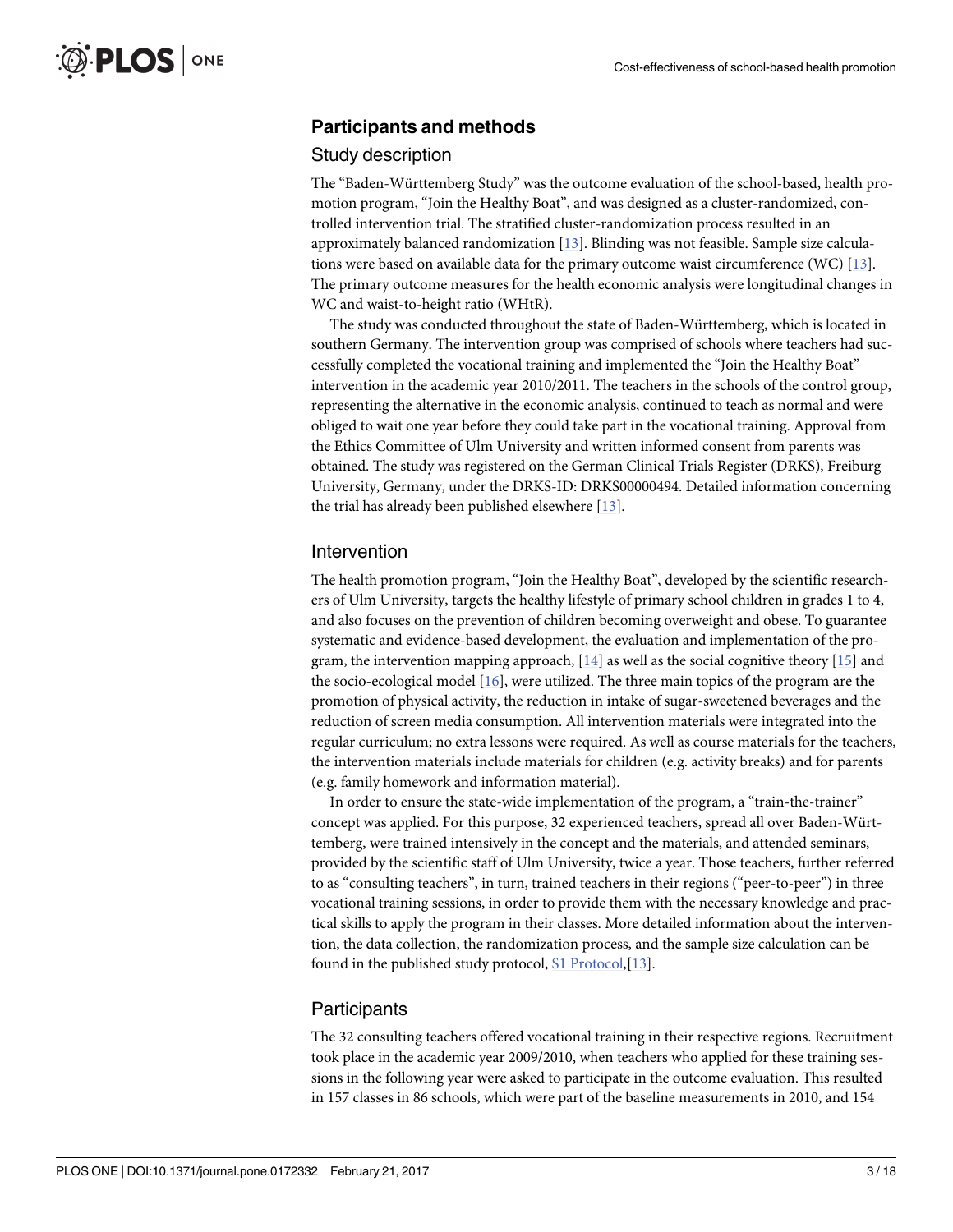<span id="page-3-0"></span>classes in 84 schools in the follow-up, one year later. In total, 439 teachers participated in those training sessions, of which 81 were engaged in the intervention. The parents of 1968 pupils in grade one and grade two gave their written informed consent. Fig  $1$  shows a flowchart with the respective numbers of schools, teachers and their classes at each stage of the trial. The corresponding number of participants or available datasets, respectively, is depicted in [Fig](#page-4-0) 2.

## Data collection

Data collection took place at the beginning of the academic year, in fall 2010 (baseline), and fall 2011 (follow-up), respectively. A team of scientific researchers and trained students visited each participating school and carried out the measurements of the children. Parents received self-administered questionnaires.

**Questionnaires and derived variables.** Both parents were asked to specify their educational level and their monthly household income. They were invited to report their height, weight and waist circumference, and whether they were current smokers.

Mothers had to indicate their age at the time of giving birth, whether they had gestational diabetes or smoked during pregnancy, and whether the child was breastfed. A migration status of the child was assumed if at least one parent was born abroad or at least one parent mainly spoke a foreign language during the child's first years of life. Additionally, single parenthood



\*Because another class from this school participated, the school remained in the study

**Fig 1. Flowchart of enrollment, baseline measurements, and follow-up of teachers, classes and schools in the Baden-Württemberg Study.** Adapted from "Evaluation of a health promotion program in children: Study protocol and design of the cluster-randomized Baden-Wuerttemberg primary school study [DRKS-ID: DRKS00000494].," by Dreyhaupt J, Koch B, Wirt T, Schreiber A, Brandstetter S, Kesztyues D, et al. BMC Public Health. 2012;12(1):157. Copyright 2012 by Dr. Jens Dreyhaupt. Adapted with permission.

doi:10.1371/journal.pone.0172332.g001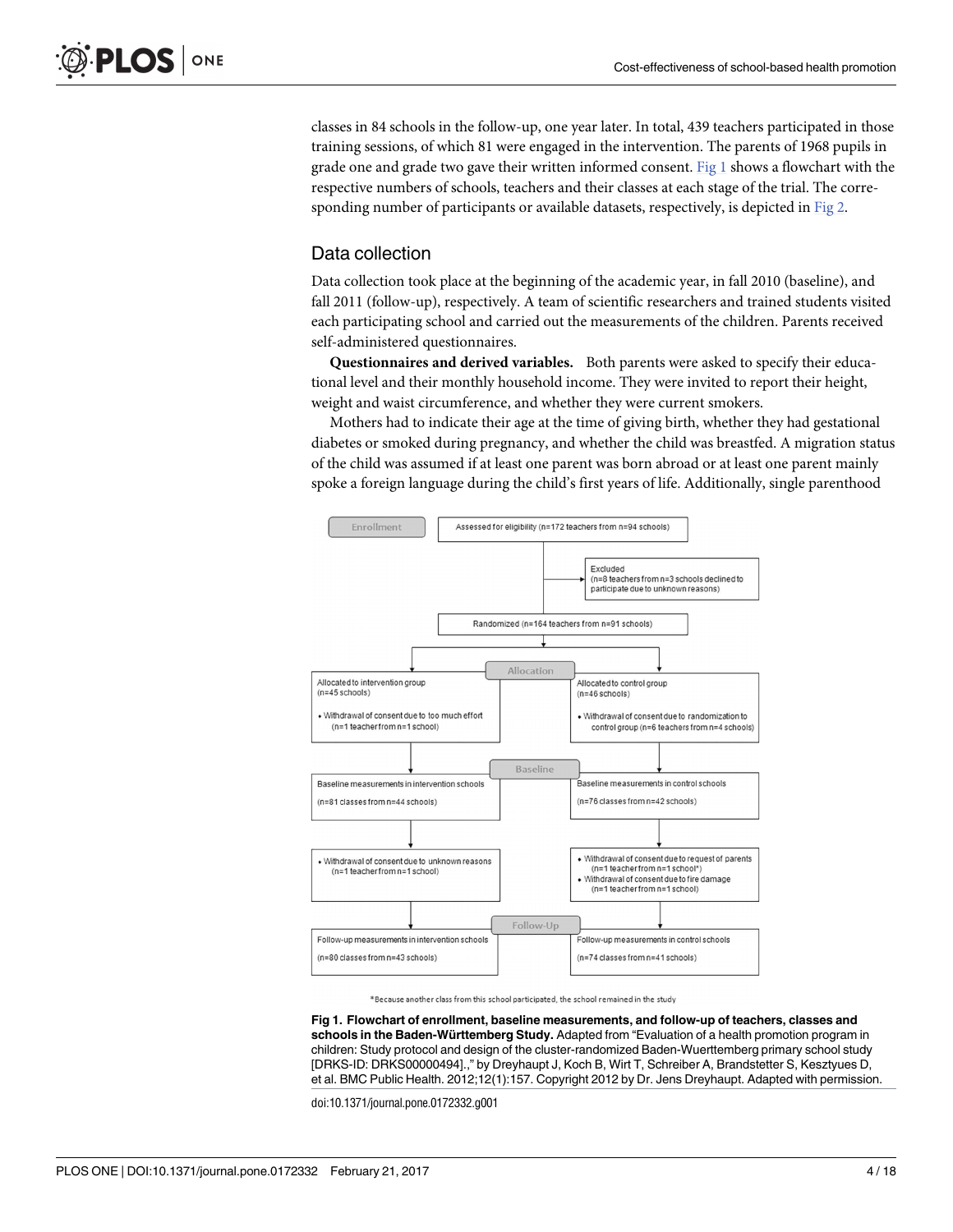<span id="page-4-0"></span>

**[Fig](#page-3-0) 2. Flowchart of participants/datasets in the Baden-Wu¨rttemberg Study.**

doi:10.1371/journal.pone.0172332.g002

was assessed. As parameters of the health behaviour of the children, the daily time of outdoor play, the number of days per week they met the WHO guideline of moderate to vigorous physical activity (MVPA) of more than 60 minutes, the amount of screen media consumption, the consumption of sugar sweetened beverages, and breakfast habits were assessed.

Family educational level was ranked in accordance with the CASMIN classification system as the highest level of two parents or the level of a single parent  $[17]$ . It was dichotomized for analysis into tertiary level, on the one side, versus primary and secondary level on the other side. Monthly household income was grouped into a low ( $\lt \text{\textsterling}1750$ ) and a high ( $\ge \text{\textsterling}1750$ ) category. Outdoor play time was dichotomized into  $> 60$  min/day and  $\leq 60$  min/day. Reaching the WHO Guideline for MVPA on at least four days a week was compared to reaching it on less than four days. The use of screen media was divided into  $> 60$  min/day and  $\leq 60$  min/day, and the consumption of sugar sweetened beverages into more than one time per week and one time or less. Having breakfast was divided into "never" and "rarely" vs. "often" and "every day".

**Anthropometrics.** Anthropometric measurements of the children were taken by trained staff, according to the International Society for the Advancement of Kinanthropometry (ISAK) standards [[18](#page-15-0)]. Weight and height were measured using calibrated flat scales, respectively mobile stadiometers (both by Seca® Company, Germany). Body Mass Index (BMI) was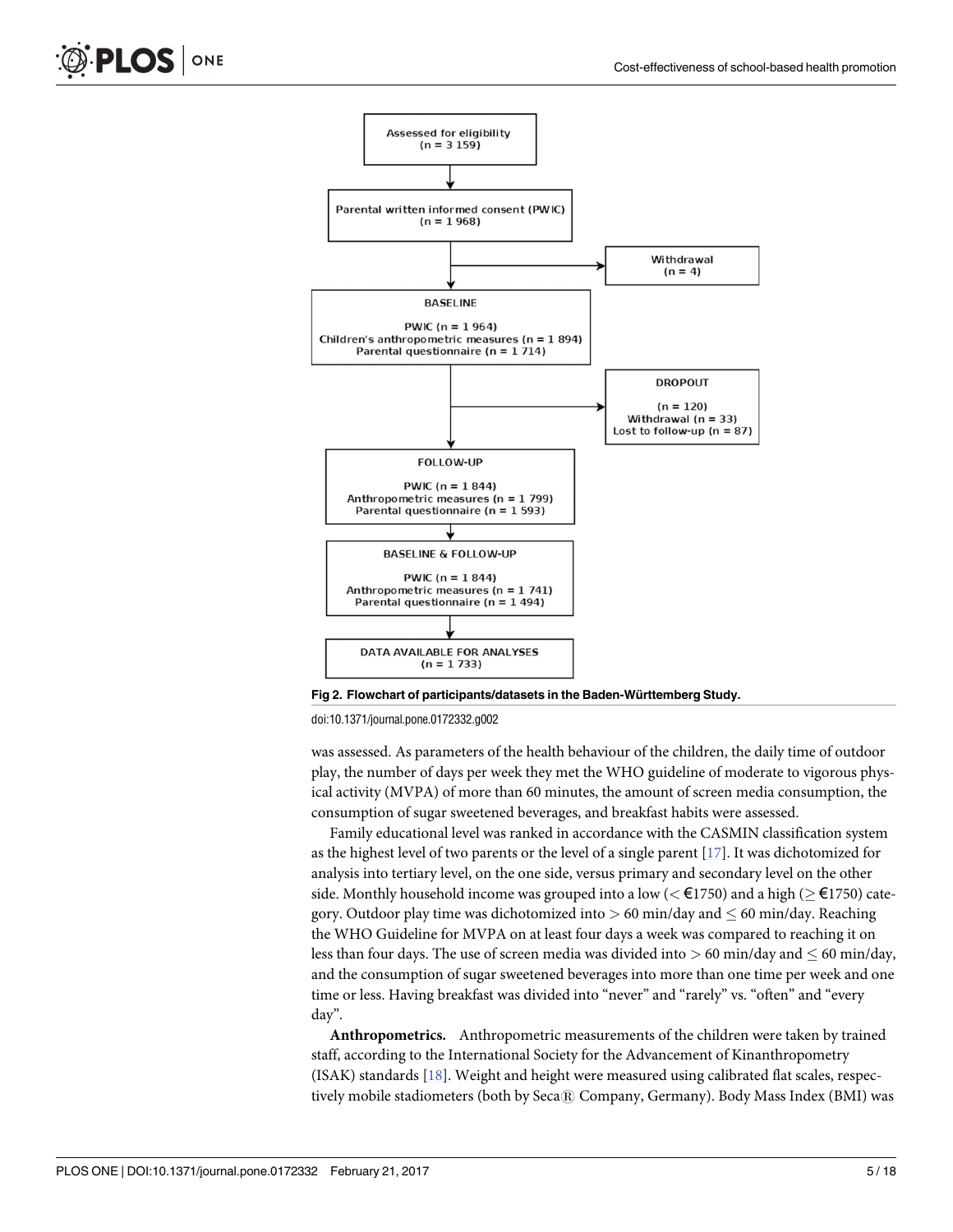<span id="page-5-0"></span>calculated by the quotient of weight in kilograms and height in  $m<sup>2</sup>$  and converted to BMI percentiles using German reference data [\[19\]](#page-15-0). WC was measured precisely halfway between the iliac crest and the lower costal border in centimetres using a metal tape measure (Lufkin $\mathbb R$ ) Industries Inc., Texas, USA). WHtR was calculated by the ratio of WC and height in centimetres. A WHtR  $> 0.5$  was determined as abdominally obese [[20](#page-15-0)].

Parental weight, height and WC were assessed by the parents in a self-report, and BMI and WHtR were converted by the researchers from the relevant parameters. A parental BMI  $\geq$  25 was categorized as overweight and a BMI  $\geq$  30 as obese [\[21\]](#page-15-0).

**Assessment of intervention costs.** The chosen perspective for the evaluation was a societal one that implies a collection of all costs and consequences incurred during the one year intervention period in 2010/2011 [\[22\]](#page-16-0). A bottom up, micro-costing approach was applied with the detailed collection of data of resource use [[23](#page-16-0)]. The costs regarding the development and evaluation of the intervention were not included, only the costs for the delivery of the intervention in a routine manner were assessed at the time of incurrence.

The costs were divided in those of two seminars for each of the 32 consulting teachers, costs of three vocational training sessions for participating teachers, and personnel costs. All costs were assessed and described as accurately and in as much detail as possible.

Costs for seminars included personnel costs for speakers, rent of seminar rooms, subsistence costs, travel expenses and hotel costs for consulting teachers, materials (folders, CDs, copies), letters and envelopes, postal charges, and distributed folders. Costs for vocational training contained copies for both consulting teachers and participating teachers, materials (CDs, files, sheets etc.), subsistence costs, distributed folders, shipping envelopes and postal charges for materials, advertising materials (poster, flyer, brochures), and costs for the process evaluation of the vocational training sessions including post-paid envelopes and postal charges. The personnel costs included the salary of consulting teachers, the secretary and six researchers.

Most of the costs were assessed alongside the intervention, and therefore represent the exact prices and real market prices of the reference year 2011. Some unrecorded costs in the evaluation period, e.g. the exact amount of printed pages for the seminars, were estimated, but close to the original amounts and prices. No labour costs for participating teachers were added to the costs as the intervention was included in the curriculum.

The total costs were calculated by multiplying the quantity and the unit costs for each item. All positions were weighted with the factor 81/439, as 81 out of 439 teachers participated in the evaluation. For the calculation of the costs per child, the entire number of pupils in the intervention classes ( $n = 1458$ ) was used, assuming that all children benefited from the intervention, independent of their study participation.

No discounting was applied because the period under consideration lasted only one year. No unintended consequences (e.g. side effects or adverse outcomes) or intangible costs were expected. Costs as well as effects concerning the intervention were compared to "doing nothing", respectively the later start of the intervention in the waiting control group.

**Calculation of the Incremental Cost-Effectiveness Ratio (ICER.** The incremental costeffectiveness ratio (ICER) is defined as the ratio of net intervention costs and net intervention effects, with  $C_I$  representing the average costs per participant in the intervention group, and  $C_{\rm C}$  the average costs per participant in the control group, which in the present study equals zero:

$$
ICER = \frac{C_I - C_C}{E_I - E_C} = \frac{\Delta C}{\Delta E}
$$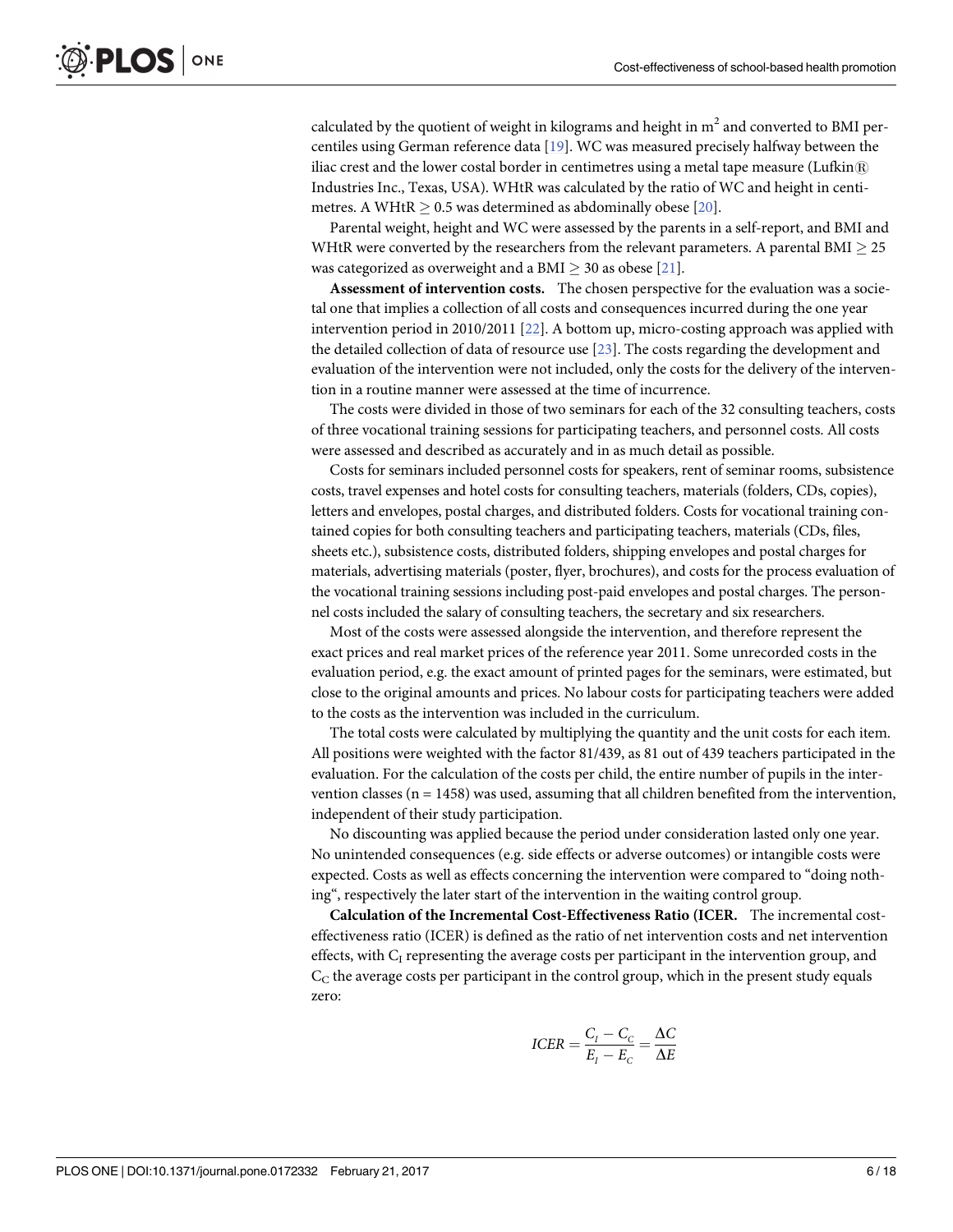<span id="page-6-0"></span>Likewise  $E_I$  and  $E_C$  represent the average effects in their respective group, in this study  $E_1-E_C$  stands for the number of cases of abdominal obesity averted.

The ICER is calculated for several numbers of participants reached by the intervention. For that purpose, the incidence rates of abdominal obesity of the study population at follow-up  $(n = 1733)$  in the intervention  $(2.2\%, 95\% \text{ CI} [1.3; 3.1])$  and control group  $(3.5\%, 95\% \text{ CI} [2.2;$ 4.8]) were applied firstly to the number of participants in the intervention group as intended to treat ( $n = 1072$ ); secondly as the number available on follow-up ( $n = 955$ ); thirdly on datasets without missing variables for regression analysis ( $n = 847$ ); and fourthly for the extrapolation to all children  $(n = 1458)$ , who belonged to the participating study classes of the intervention group (including those without agreement for study participation). Finally, the above-mentioned incidence rates were used for the extrapolation of cases averted by the estimated number of all children ( $n = 40000$ ), who were reached by the intervention until the academic year 2013/14.

**Sensitivity analysis.** Since the data for this research was of primary nature and no modelling was performed, sensitivity analyses are restricted. Variables for sensitivity analyses are mainly the respective differences in costs and effects. As no individual different costs per child, teacher or school incurred, there was no variation in costs to enter into a sensitivity analysis. Concerning effectiveness, it seems possible that the reduction in the incidence rate of abdominal obesity in another country may be higher or lower. Therefore, we calculated the ICER for the costs of cases averted at a 10% and 20% higher and lower effect, respectively, on the incidence rate.

**Losses to follow-up, missing data.** Losses to follow-up and missing data are common problems in observational trials, and may bias the results. To examine baseline differences between participants who took part in both measurements and those who were lost to followup, the Mann-Whitney-*U* test for continuous data, and Fisher's exact test for categorical data were used. The same applies for differences between records with complete data for the regression analyses and those who were excluded because of missing explanatory variables. Reasons for losses to follow-up of participating children were family relocation, grade repetition, and sick leave.

**Statistical analysis.** The descriptive analysis of the baseline data included all variables that were considered meaningful for the characterization of the groups and were established, or supposed correlates, of the key values. Differences between intervention and control, as well as differences between weight groups, were tested with respect to the scale level and the underlying distribution with Fisher's exact test for categorical data and t-test, Mann-Whitney *U* test or Welch-test (considering heterogeneity in variance) for continuous data. Significance level was set to  $\alpha$  < 0.05 for two-sided tests. WHtR was multiplied by 10 for the regression analysis to facilitate the interpretability of results, so one unit in the regression model represents 0.10 WHtR.

The adjusted effect for the key value "incidental abdominal obesity" was analysed in a logistic regression with the stepwise selection of all variables from [Table](#page-7-0) 1, except those of children's anthropometrics. In a further step, the missing values of the predictor "skipping breakfast" were imputed with a random draw from the Bernoulli distribution of the variable, and this was done separately for boys and girls. A potential clustering effect in schools was tested in a two-level model (generalized linear mixed model).

Descriptive and bivariate statistics were conducted with IBM SPSS Release 21.0 for Windows (SPSS Inc, Chicago, IL, USA). Linear and logistic regression models as well as multi-level models to account for the clustering of data were calculated with the statistical software package R Release 3.1.2 for Windows [\(http://cran.r-project.org\)](http://cran.r-project.org/).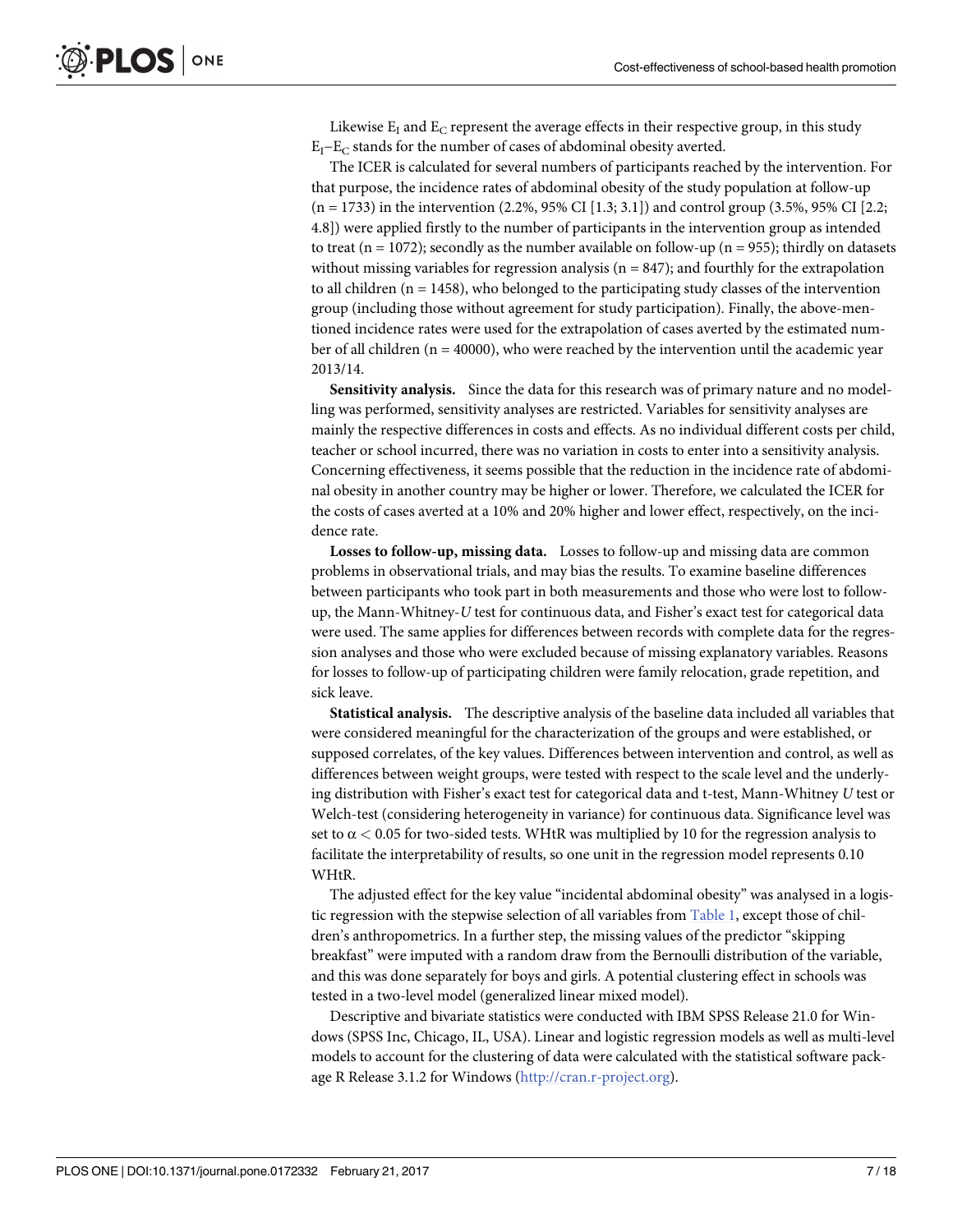#### **[Table](#page-6-0) 1. Baseline characteristics of participants in the Baden-Wu¨rttemberg Study.**

<span id="page-7-0"></span>**PLOS** ONE

|                                            | <b>Missing values</b> | Intervention ( $n = 955$ ) | Control ( $n = 778$ ) | Total ( $n = 1733$ ) |
|--------------------------------------------|-----------------------|----------------------------|-----------------------|----------------------|
| Boys, n (%)                                |                       | 481 (50.4)                 | 372 (47.7)            | 852 (49.2)           |
| Age, years [m (sd)]                        |                       | 7.09(0.63)                 | 7.06(0.63)            | 7.08(0.63)           |
| Migration background, n (%)                | 244                   | 280 (34.2)**               | 182 (27.2)            | 462 (31.0)           |
| <b>Anthropometrics</b>                     |                       |                            |                       |                      |
| BMIPCT, [m (sd)]                           |                       | 48.92 (27.80)              | 48.09 (27.48)         | 48.55 (27.65)        |
| WHtR, [m (sd)]                             |                       | 0.449(0.038)               | 0.447(0.040)          | 0.448(0.039)         |
| Overweight incl. obesity, n (%)            |                       | 96(10.1)                   | 69 (8.9)              | 165 (9.5)            |
| Obesity, n (%)                             |                       | 41(4.3)                    | 27(3.5)               | 68 (3.9)             |
| Abdominal obesity, n (%)                   |                       | 80(8.4)                    | 55(7.1)               | 135(7.8)             |
| <b>Pregnancy and birth</b>                 |                       |                            |                       |                      |
| Mother's age at birth, [m (sd)]            | 258                   | 30.11 (5.08)               | 30.76 (5.04)          | 30.40 (5.07)         |
| Gestational diabetes, n (%)                | 205                   | 30(3.6)                    | 31(4.5)               | 61(4.0)              |
| Smoking during pregnancy, n (%)            | 196                   | 94 (11.2)                  | 62(8.9)               | 156 (10.1)           |
| Breastfeeding, n (%)                       | 194                   | 708 (83.6)                 | 578 (83.5)            | 1286 (83.6)          |
| <b>Parental characteristics</b>            |                       |                            |                       |                      |
| Single parent, n (%)                       | 218                   | 90(10.8)                   | 66 (9.7)              | 156 (10.3)           |
| Tertiary family educational level, n (%)   | 269                   | 268 (33.2)                 | 207 (31.6)            | 475 (32.4)           |
| Household income < 1750 €, n (%)           | 381                   | 94 (12.8)                  | 77 (12.4)             | 171 (12.6)           |
| Overweight/obesity (mother), n (%)         | 300                   | 247 (31.4)                 | 193 (29.8)            | 440 (30.7)           |
| Overweight/obesity (father), n (%)         | 392                   | 463 (62.2)                 | 354 (59.3)            | 817 (60.9)           |
| Abdominal obesity (mother), n (%)          | 788                   | 255 (49.6)                 | 192 (44.5)            | 447 (47.3)           |
| Abdominal obesity (father), n (%)          | 871                   | 352 (74.9)                 | 290 (74.0)            | 642 (74.5)           |
| Smoking (mother), n (%)                    | 236                   | 184 (22.4)*                | 119 (17.6)            | 303(20.2)            |
| Smoking (father), n (%)                    | 295                   | 246 (31.2)                 | 172 (26.5)            | 418 (29.1)           |
| Health and lifestyle characteristics       |                       |                            |                       |                      |
| Playing outside $> 60$ min/day, n (%)      | 248                   | 547 (66.5)*                | 473 (71.3)            | 1020 (68.7)          |
| MVPA $>$ 4 days/week $>$ 60 min/day, n (%) | 263                   | 216(26.7)                  | 183 (27.7)            | 399(27.1)            |
| Screen media > 60 min/daily, n (%)         | 205                   | 122 (14.5)                 | 83(12.1)              | 205 (13.4)           |
| Soft drinks > 1 time/week, n (%)           | 197                   | 208 (24.6)                 | 156 (22.6)            | 364 (23.7)           |
| Skipping breakfast, n (%)                  | 195                   | 109 (12.9)                 | 89 (12.9)             | 198 (12.9)           |

m (mean), sd (standard deviation)

 $*$  p < 0.05.

doi:10.1371/journal.pone.0172332.t001

#### **Results**

#### Baseline characteristics

There were some differences between the intervention and control group in the baseline characteristics of participants shown in Table 1. More children with a migration background existed in the intervention group. Moreover, children in the intervention group seemed to be less active in playing outside and their mothers more often smoked. These variables were included in subsequent regression analyses.

#### Losses to follow-up, missing data

The analysis of the baseline data for those who participated in the study at both measurements, and those for whom only baseline values were available, showed some differences. Children

 $** p < 0.01$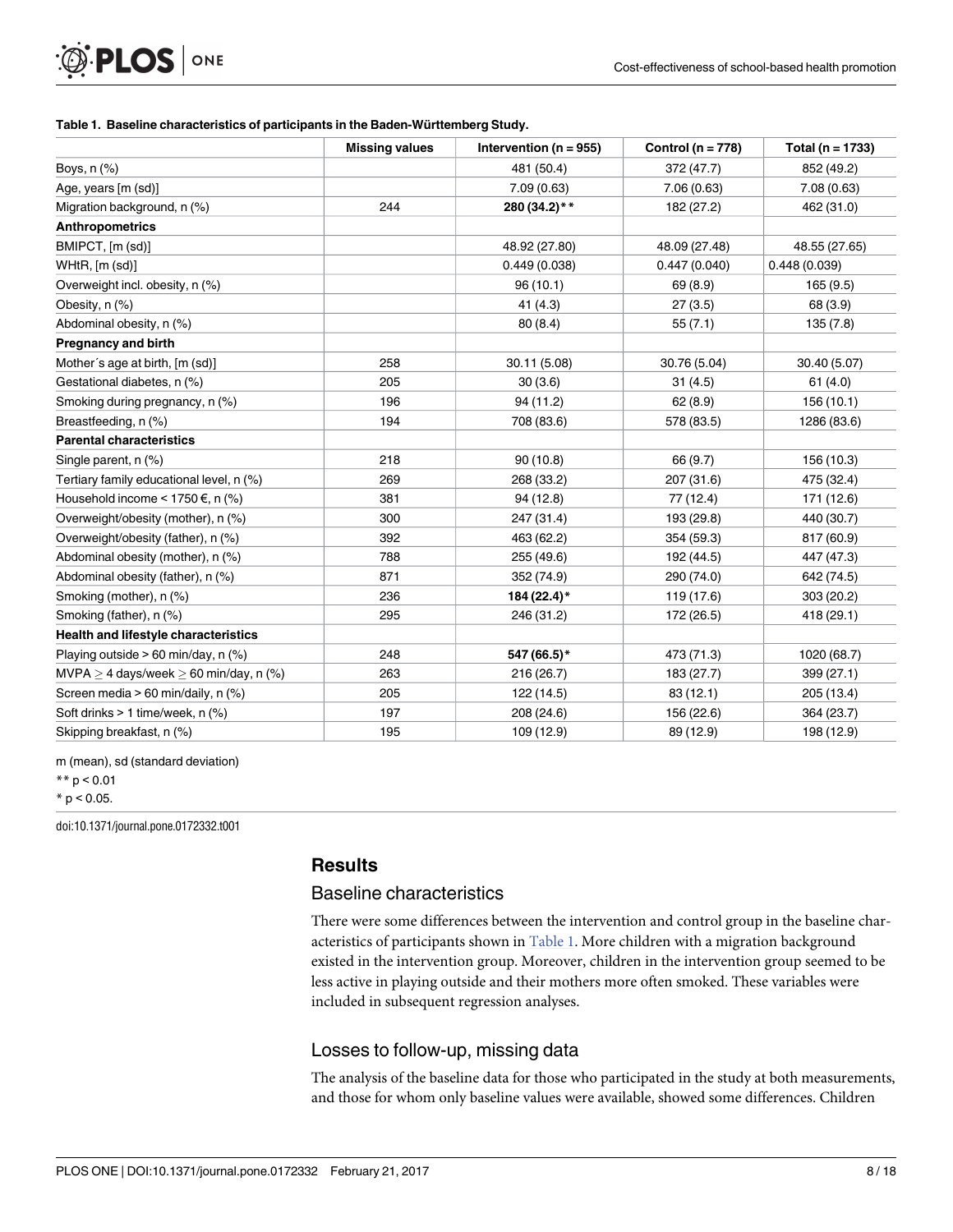<span id="page-8-0"></span>

#### **Table 2. Changes baseline—follow-Up.**

|                                    | Missing | Intervention ( $n = 955$ ) | Control ( $n = 778$ ) | Total ( $n = 1733$ ) | <i>p</i> -value |
|------------------------------------|---------|----------------------------|-----------------------|----------------------|-----------------|
| <b>Anthropometrics</b>             |         |                            |                       |                      |                 |
| BMI percentile, [m (sd)]           | 5       | 0.67(10.34)                | 0.17(10.17)           | 0.45(10.26)          | 0.038           |
| WHtR, [m (sd)]                     |         | $-0.007(0.022)$            | $-0.008(0.022)$       | $-0.008(0.022)$      | 0.162           |
| Incidence overweight, n (%)        | 5       | 29(3.1)                    | 19(2.4)               | 48 (2.8)             | 0.466           |
| Remission overweight, n (%)        | 5       | 12(1.3)                    | 11(1.4)               | 23(1.3)              | 0.835           |
| Incidence obesity, n (%)           | 5       | 10(1.1)                    | 5(0.6)                | 15(0.9)              | 0.440           |
| Remission obesity, n (%)           | 5       | 5(0.5)                     | 4(0.5)                | 9(0.5)               | 1.000           |
| Incidence abdominal obesity, n (%) |         | 21(2.2)                    | 27(3.5)               | 48(2.8)              | 0.140           |
| Remission abdominal obesity, n (%) |         | 10(1.0)                    | 14 (1.8)              | 24(1.4)              | 0.217           |

m (mean), sd (standard deviation)

doi:10.1371/journal.pone.0172332.t002

who participated only in the baseline measurements were more frequently overweight, obese and abdominally obese and had, more often, a migration background. They spent more time with screen media and consumed more soft drinks. Their mothers were younger, smoked more often, and the household income was more frequently below  $\epsilon$ 1750.

The baseline values of participants who were excluded from the regression analyses, due to missing values, differed in some variables from those with complete data. Children with missing values were more frequently overweight, obese and abdominally obese and had a single parent. They spent more time with screen media, consumed more soft drinks and less often had breakfast. Their mothers were younger and had more frequently experienced gestational diabetes. Their fathers were more often smokers. Families had fewer tertiary educational level participants, and household income was more frequently below €1750.There were no differences between the intervention and control group in the numbers of losses to follow-up, and missing data.

#### Intervention effects

Bivariate comparisons between the intervention group and controls concerning changes between baseline and follow-up measurements (Table 2) showed significant differences in anthropometric outcome variables, only for BMI percentiles. This difference was examined more closely in a regression analysis. The same applied to the incidence of abdominal obesity where the highest, albeit not statistically significant (*p*-value for a two-sided Fisher's exact test 0.14) difference, was found.

The significant effect for BMI percentiles was lost after controlling for the baseline value in the regression analysis ( $p = 0.403$ ). The final regression model for the incidence of abdominal obesity ([Table](#page-9-0) 3) shows less than half the odds for children in the intervention group to develop abdominal obesity during the period under study. This result was adjusted for grade, gender, baseline value of WHtR, and breakfast habits. No clustering effect in schools was observed. The above mentioned migration background, maternal smoking behaviour, and the playing outside of the children had no significant influence on the outcome.

To retrieve a model utilizing the complete number of available datasets, the missing values of the variable "skipping breakfast" were imputed. The resulting regression model ([Table](#page-9-0) 3) differed in the proportion of explained variance, and the magnitude of the odds ratios. Particularly, the OR for the intervention group was only significant on the 10% level. Therefore, 90% confidence intervals (CI) are shown additionally in [Table](#page-9-0) 3.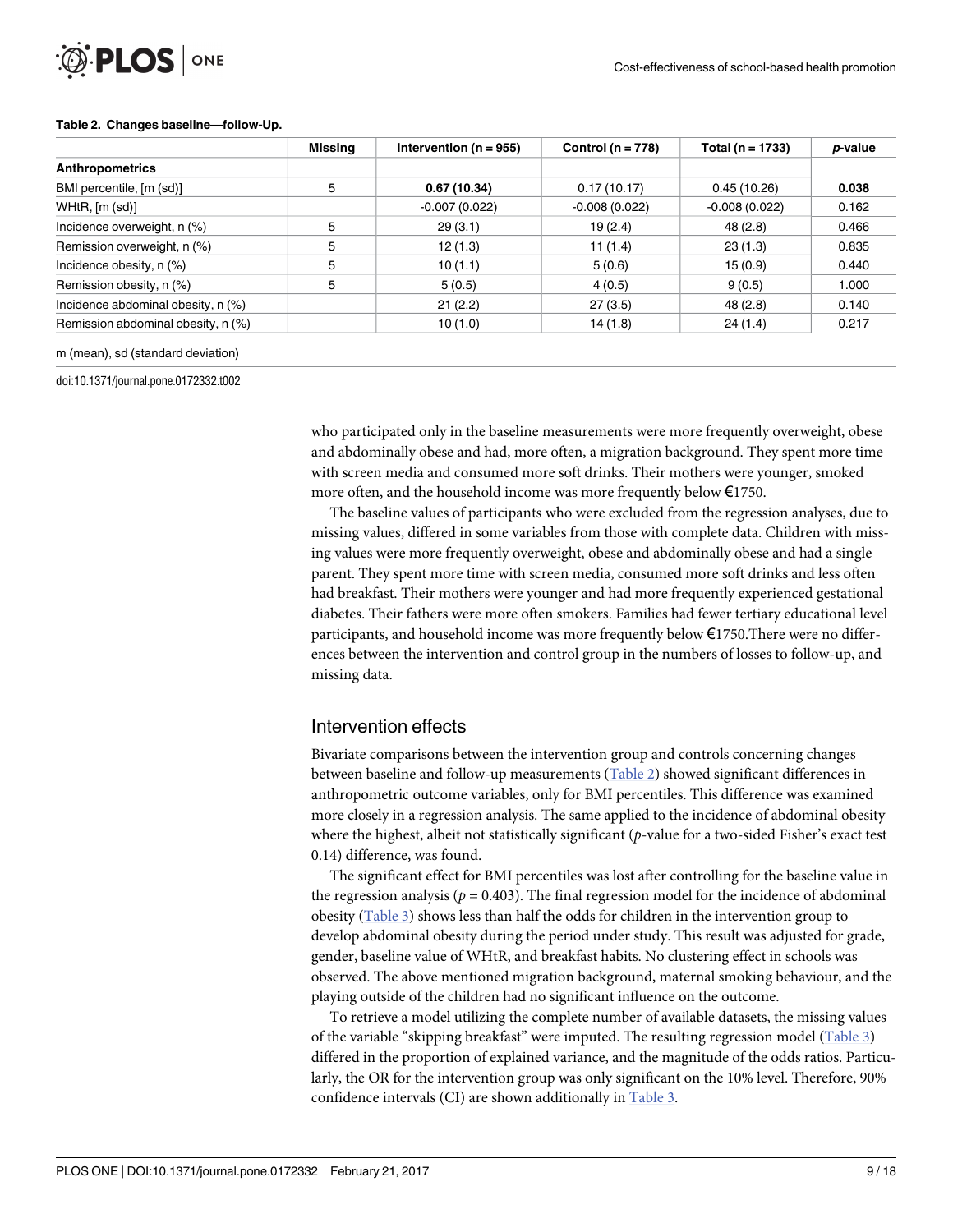<span id="page-9-0"></span>

|                            | <b>Primary model</b> | $(n = 1538, R2 = 0.14b)$ |      | <b>Model with imputation</b><br>$(n = 1733, R2 = 0.11b)$ |              |  |
|----------------------------|----------------------|--------------------------|------|----------------------------------------------------------|--------------|--|
|                            |                      |                          |      |                                                          |              |  |
| <b>Covariates</b>          | <b>OR</b>            | 95% CI                   | 0R   | 95% CI                                                   | 90% CI       |  |
| Intervention               | 0.48                 | [0.25; 0.94]             | 0.60 | [0.33; 1.09]                                             | [0.37; 0.99] |  |
| Grade 2                    | 0.38                 | [0.19; 0.79]             | 0.47 | [0.25; 0.88]                                             | [0.28; 0.80] |  |
| Female                     | 1.19                 | [0.62; 2.29]             | 1.40 | [0.77; 2.54]                                             | [0.85; 2.31] |  |
| WHtR baseline <sup>a</sup> | 4.34                 | [2.39; 7.88]             | 3.39 | [2.07; 5.56]                                             | [2.24; 5.14] |  |
| Skipping breakfast         | 3.68                 | [1.85; 7.33]             | 3.03 | [1.59; 5.79]                                             | [1.76; 5.22] |  |

#### [Table](#page-8-0) 3. Logistic regression models for the incidence of abdominal obesity with and without imputed values for skipping breakfast.

OR odds ratio, CI confidence interval.

a multiplied by 10.

**b** Nagelkerke.

doi:10.1371/journal.pone.0172332.t003

#### **Costs**

An overview of all costs, separately displayed, for seminars for consulting teachers, vocational training sessions for participating teachers, and personnel costs can be found in [Table](#page-10-0) 4. For reasons of clarity, most of the unit costs of materials were combined and presented as one price. A more detailed table providing the costs of each item assessed separately can be found in S1 [Table](#page-14-0).

The costs for two seminars for the consulting teachers added up to  $\epsilon$ 2164.48, with the highest amount of money spent on the teachers´ accommodation, travel and catering. The three vocational training sessions added up to €5872.00, the distributed folders for all teachers, advertising materials and the catering were the most expensive positions. The personnel costs contained costs for consulting teachers and the staff of the university and were, in total, the highest position at €28469.93. The total amount of the intervention for one year was €36506.41, which resulted in an intervention cost of €25.04 per pupil.

#### Costs per case averted

The ICERs, in this scenario the costs per case of incidental abdominal obesity averted, varied between €1515 and €1993, depending on the size of the observed target group. [Table](#page-11-0) 5 shows calculations for different numbers of participants reached by the intervention program.

#### Sensitivity analysis

Hypothetical changes in the effect of the intervention on the incidence rate of  $\pm 10\%$  and  $\pm 20\%$ respectively, resulted in a minimum of costs per case averted of €1789.53 and a maximum of €1963.92.

## **Discussion**

#### Interpretation of findings in relation to other literature

Despite the large amount of interventions and studies focusing on the prevention of obesity in children, it is difficult to compare them with the present study. Studies often lack detailed information about the intervention components and how the intervention is implemented [\[10,](#page-15-0) [24,](#page-16-0) [25\]](#page-16-0). Concerning cost-effectiveness, this limited transparency aggravates the transferability to other settings and interventions [\[26\]](#page-16-0). Additionally, cost-effectiveness studies in general, and especially those of good quality, are scarce, [[10](#page-15-0), [24](#page-16-0), [26](#page-16-0)]. Finally, the huge variety of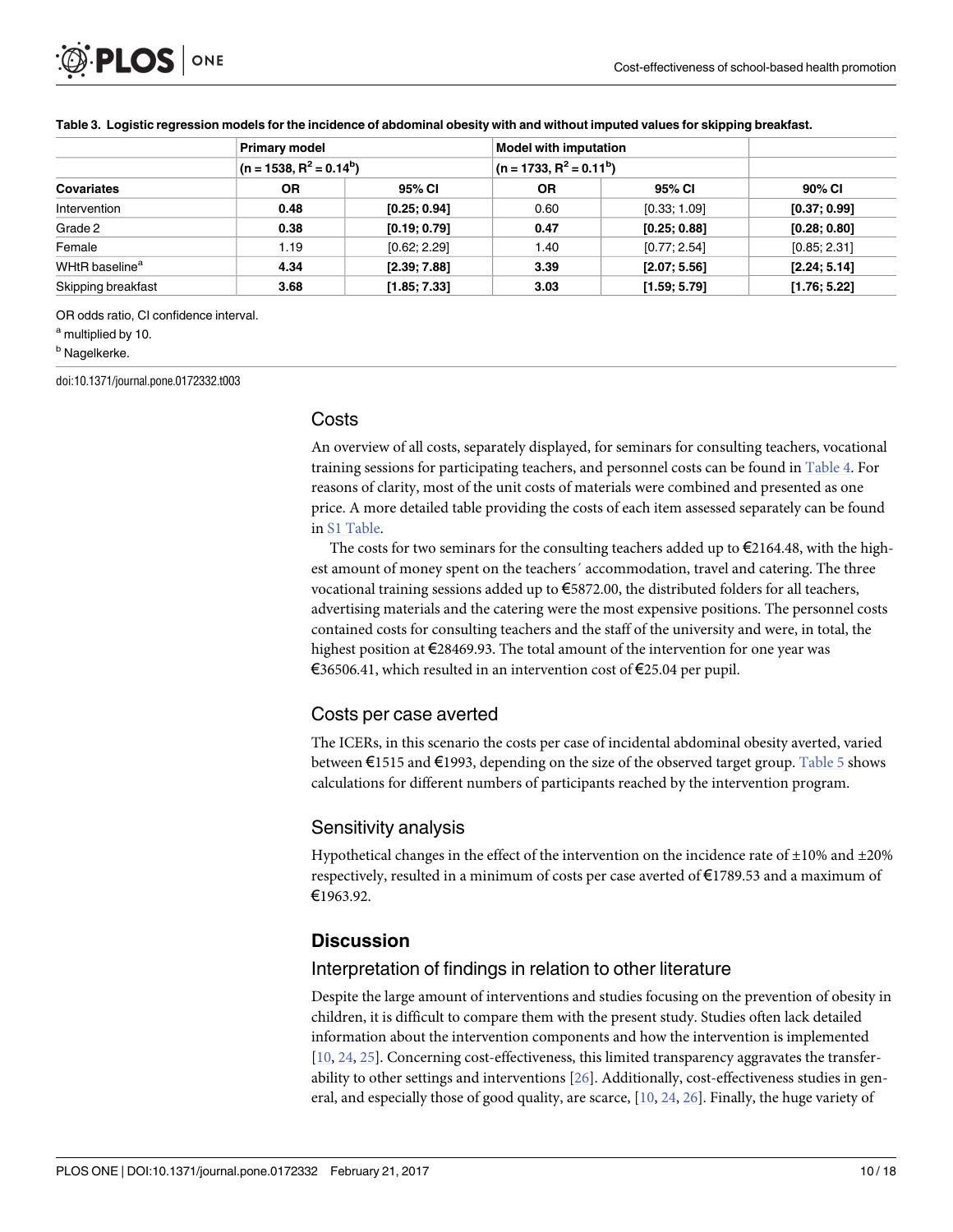#### **[Table](#page-9-0) 4. Costs for the intervention in the year 2010/2011 in Euro.**

<span id="page-10-0"></span>PLOS ONE

| Category                                                                        | Quantity                                                                             |          | Unit costs   Total costs   Weighted * |          |  |  |  |
|---------------------------------------------------------------------------------|--------------------------------------------------------------------------------------|----------|---------------------------------------|----------|--|--|--|
| Two seminars for consulting teachers                                            |                                                                                      |          |                                       |          |  |  |  |
| Personnel costs for speakers                                                    | 1                                                                                    | 260.00   | 260.00                                | 47.97    |  |  |  |
| Rent of seminar rooms                                                           | $\mathbf{1}$                                                                         | 372.80   | 372.80                                | 68.79    |  |  |  |
| Subsistence costs                                                               | 1                                                                                    | 2812.87  | 2812.87                               | 519.00   |  |  |  |
| <b>Travel expenses</b>                                                          | 1                                                                                    | 3560.12  | 3560.12                               | 656.88   |  |  |  |
| Hotel costs                                                                     | 1                                                                                    | 2713.50  | 2713.50                               | 500.67   |  |  |  |
| Materials (folders, CDs, copies)                                                | 1                                                                                    | 634.36   | 634.36                                | 117.05   |  |  |  |
| Letters and envelopes                                                           | 1                                                                                    | 44.48    | 44.48                                 | 8.21     |  |  |  |
| Postal charges                                                                  | 1                                                                                    | 88.00    | 88.00                                 | 16.24    |  |  |  |
| Distributed folders for consulting teachers                                     | 32                                                                                   | 38.90    | 1244.80                               | 229.68   |  |  |  |
| Three vocational training sessions (only for intervention teachers)             |                                                                                      |          |                                       |          |  |  |  |
| Copies for consulting teachers                                                  | 2592                                                                                 | 0.12     | 298.08                                | 55.00    |  |  |  |
| Copies for teachers                                                             | 10975                                                                                | 0.12     | 1262.13                               | 232.88   |  |  |  |
| CDs, files, sheets etc.                                                         | 1                                                                                    | 264.35   | 264.35                                | 48.78    |  |  |  |
| Subsistence costs                                                               | 32                                                                                   | 200.00   | 6400.00                               | 1180.87  |  |  |  |
| Number of distributed folders                                                   | 439                                                                                  | 38.90    | 17077.10                              | 3150.90  |  |  |  |
| Shipping envelopes for consulting teachers for<br>vocational training materials | 1                                                                                    | 15.84    | 15.84                                 | 2.92     |  |  |  |
| Postal charges for shipping envelopes and packets                               | 1                                                                                    | 257.70   | 257.70                                | 47.55    |  |  |  |
| Advertising materials (poster, flyer, brochures)                                | $\mathbf{1}$                                                                         | 5913.41  | 5913.41                               | 1091.09  |  |  |  |
| Process evaluation of vocational trainings                                      |                                                                                      |          |                                       |          |  |  |  |
| Post-paid envelopes and postal charges for consulting<br>teachers               | $\mathbf{1}$                                                                         | 78.08    | 78.08                                 | 14.41    |  |  |  |
| Post-paid envelopes and postal charges for teachers                             | 1                                                                                    | 258.12   | 258.12                                | 47.63    |  |  |  |
| <b>Personnel costs</b>                                                          |                                                                                      |          |                                       |          |  |  |  |
| Salary of consulting teachers                                                   | 29                                                                                   | 1200.00  | 34800.00                              | 6420.96  |  |  |  |
|                                                                                 | $\mathbf{1}$                                                                         | 700.00   | 700.00                                | 129.16   |  |  |  |
| Secretary (50% of working time used for intervention)                           | 1 x 75%-position (1*37.5%)                                                           | 40800.00 | 15300.00                              | 2823.01  |  |  |  |
| Researcher (50% of working time used for<br>intervention)                       | 1 x 75%-position 1 x 100%- position 4 x 50%-position<br>$(1*37.5\%, 1*50\%, 4*25\%)$ | 55200.00 | 103500.00                             | 19096.81 |  |  |  |
| Total                                                                           |                                                                                      |          | 197855.74                             | 36506.41 |  |  |  |
| Per child ( $n = 1458$ )                                                        |                                                                                      |          |                                       | 25.04    |  |  |  |

\* for 81 intervention teachers out of a total of 439 teachers in vocational trainings (81/439).

Note. A more detailed table providing the costs of each item assessed separately can be found in S1 [Table.](#page-14-0)

doi:10.1371/journal.pone.0172332.t004

outcome measures and the predominance of modelling studies exacerbate the difficulty of comparability.

Frequently used outcome measures are BMI and BMI-related measures. To the authors' knowledge, no intervention studies evaluating the cost-effectiveness of the prevention of incidental abdominal obesity in children are available in literature. Most studies using modelling report costs per Quality Adjusted Life Years (QALY) or Disability Adjusted Life Years (DALY). However, within public health settings QALYs are difficult to apply, and the focus should rely on a much broader range of outcomes [\[27\]](#page-16-0). Especially complex public health interventions require measures that go beyond QALYs, e.g. non-health related outcomes such as education [\[27\]](#page-16-0). Furthermore, in primary prevention the target group is expected to be in good health, so QALYs are difficult to assess as they focus on disease. Lastly, there is some doubt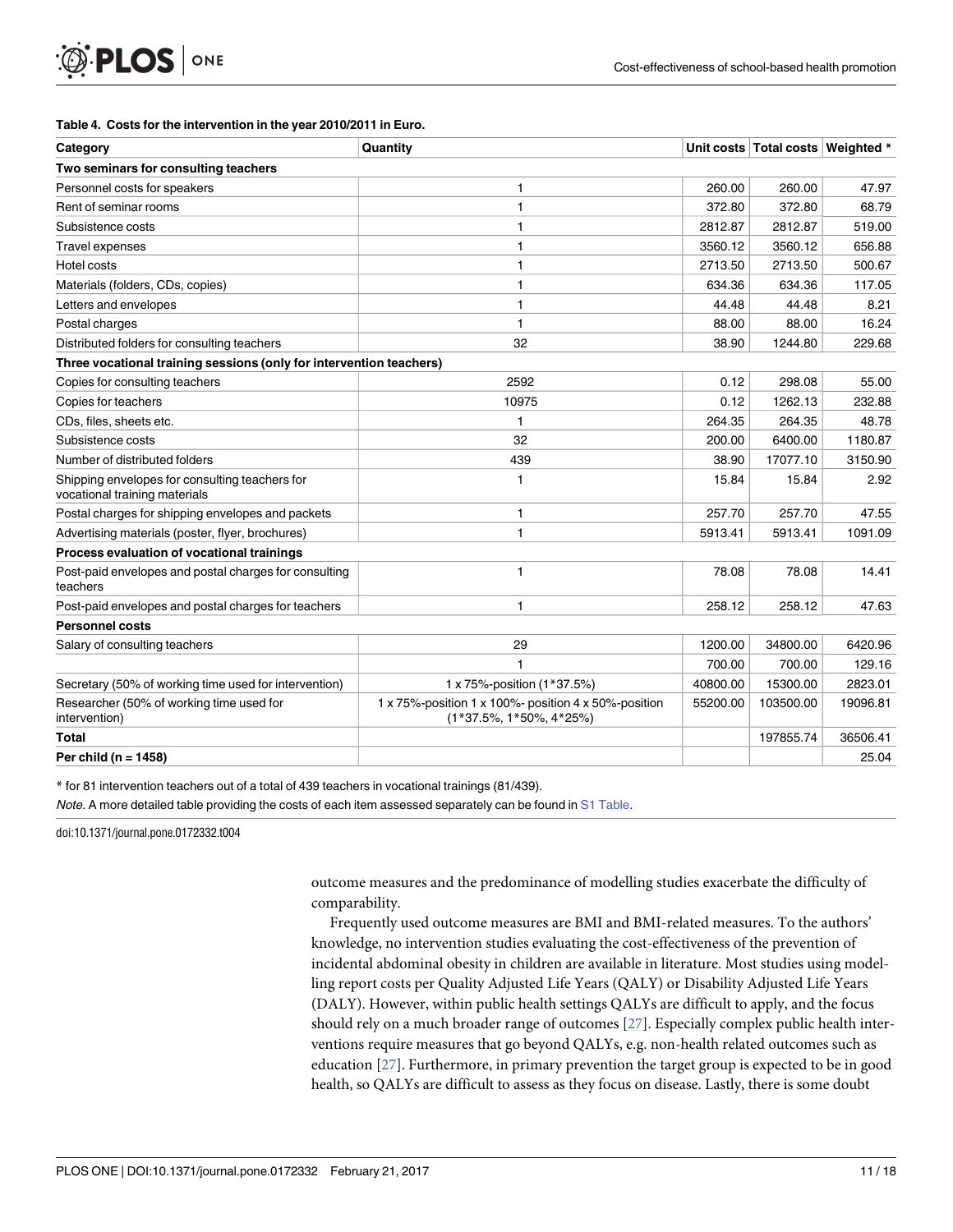# <span id="page-11-0"></span>PLOS ONE

|                                                                                             | <b>Cases</b><br>expected | Cases<br>observed | Cases<br>averted | <b>Total costs</b>     | Costs / case<br>averted |
|---------------------------------------------------------------------------------------------|--------------------------|-------------------|------------------|------------------------|-------------------------|
| IG follow-up complete DS in logistic regression ( $n = 847$ )                               | 30 <sup>b</sup>          | 16                | 14               | 847 * €25.04           | €1514.92                |
| IG follow-up ( $n = 955$ )                                                                  | 33 <sup>b</sup>          | 21                | 12               | 955 * €25.04           | €1992.77                |
| IG baseline ( $n = 1072$ )                                                                  | 38 <sup>b</sup>          | 24 <sup>a</sup>   | 14               | 1072 * €25.04          | €1917.35                |
| All pupils in the intervention classes ( $n = 1458$ )                                       | 51 <sup>b</sup>          | 32 <sup>a</sup>   | 19               | €36506.41 <sup>c</sup> | €1921.39                |
| All pupils, who were approximately reached until the academic year<br>$2013/14$ (n = 40000) | 1400 $b$                 | 880 <sup>a</sup>  | 520              | $40000 *$<br>€25.04    | €1926.15                |

IG intervention group, CG control group, DS data sets, CI confidence interval.

 $a$  Incidence rate IG (n = 955): 0.022; 95% CI [0.013; 0.031].

 $<sup>b</sup>$  Incidence rate CG (n = 778): 0.035; 95% CI [0.022; 0.048].</sup>

<sup>c</sup> see [Table](#page-10-0) 4.

doi:10.1371/journal.pone.0172332.t005

concerning the validity of QALYs in pediatric economic evaluation [\[28\]](#page-16-0). Reviews focusing on cost-effectiveness analysis for health promotion programs for children demonstrated that few studies were just primary data studies and that a large amount of the studies were modelling studies [\[11,](#page-15-0) [25,](#page-16-0) [26,](#page-16-0) [29\]](#page-16-0). Because the latter are difficult to compare to the present study, the focus in this section is on primary data studies. John et al. 2010 identified twelve cost-effectiveness studies aimed at the prevention of paediatric obesity; of which ten were modelling studies and two primary data studies [\[25\]](#page-16-0). In the first primary data study, Wang et al. calculated for their "FitKid" after school program, per capita net intervention costs of \$317 per student who attended;  $>$  40% of the intervention [\[30\]](#page-16-0). In the second primary data study, McAuley et al. assessed for their community-based APPLE-Project about NZ\$641 per child per year [\[31\]](#page-16-0). For the update of their review in 2012, John et al. detected further economic evaluations of interventions, 10 with a model approach and one primary data study [\[11\]](#page-15-0). For the primary data study, Moya Martinez et al. [\[32](#page-16-0)] reported costs of about €270 per child per year for their after school care program and, calculated by John et al. [[11](#page-15-0)], saved  $\epsilon$ 500 per % point decrease in triceps skinfold thickness. Korber identified in her review eight studies which used a modelling approach and four which conducted cost-effectiveness analysis in the school setting, including the above mentioned Wang et al. and McAuley et al. [\[26\]](#page-16-0). The third study, Kesztyüs et al., determined the costs of the URMEL-ICE intervention, the previous incarnation of the present project, as  $\epsilon$ 11.11 per cm WC- and  $\epsilon$ 18.55 per unit WHtR-gain prevented [[12](#page-15-0)]. The fourth study of Krauth et al. calculated  $\epsilon$ 619 per student per year for their PA intervention [[33](#page-16-0)]. Lobstein [[29](#page-16-0)] identified 21 cost-effectiveness studies, with only three based on primary data, ranked as likely to be cost effective and already described above [[30](#page-16-0), [31](#page-16-0), [32](#page-16-0)].

In sum, the costs of the present intervention at €25.04 per child per year are less than the reported costs of many other studies. Purchasing power parity estimates for the year 2011 enable comparisons of health costs between different countries[[34\]](#page-16-0). Accordingly, after correction to inflation, the "FitKid" program would cost €218.94, the "Apple" project €391.05 and finally the "Cuenca study" of Moya Martinez and collegues €277.67 per child and year (all costs in 2011 Euros). However, Wang et al. and McAuley et al. confirm personnel as the most expensive category [\[30,](#page-16-0) [31\]](#page-16-0). After all, drawing conclusions about transferability, comparing interventions which used external personnel instead of training teachers, interventions conducted in different countries with different school systems and which used different outcome measures, is nearly impossible. Additionally, none of those studies provided a detailed list with all costs incurred in order to create a qualitative comparison.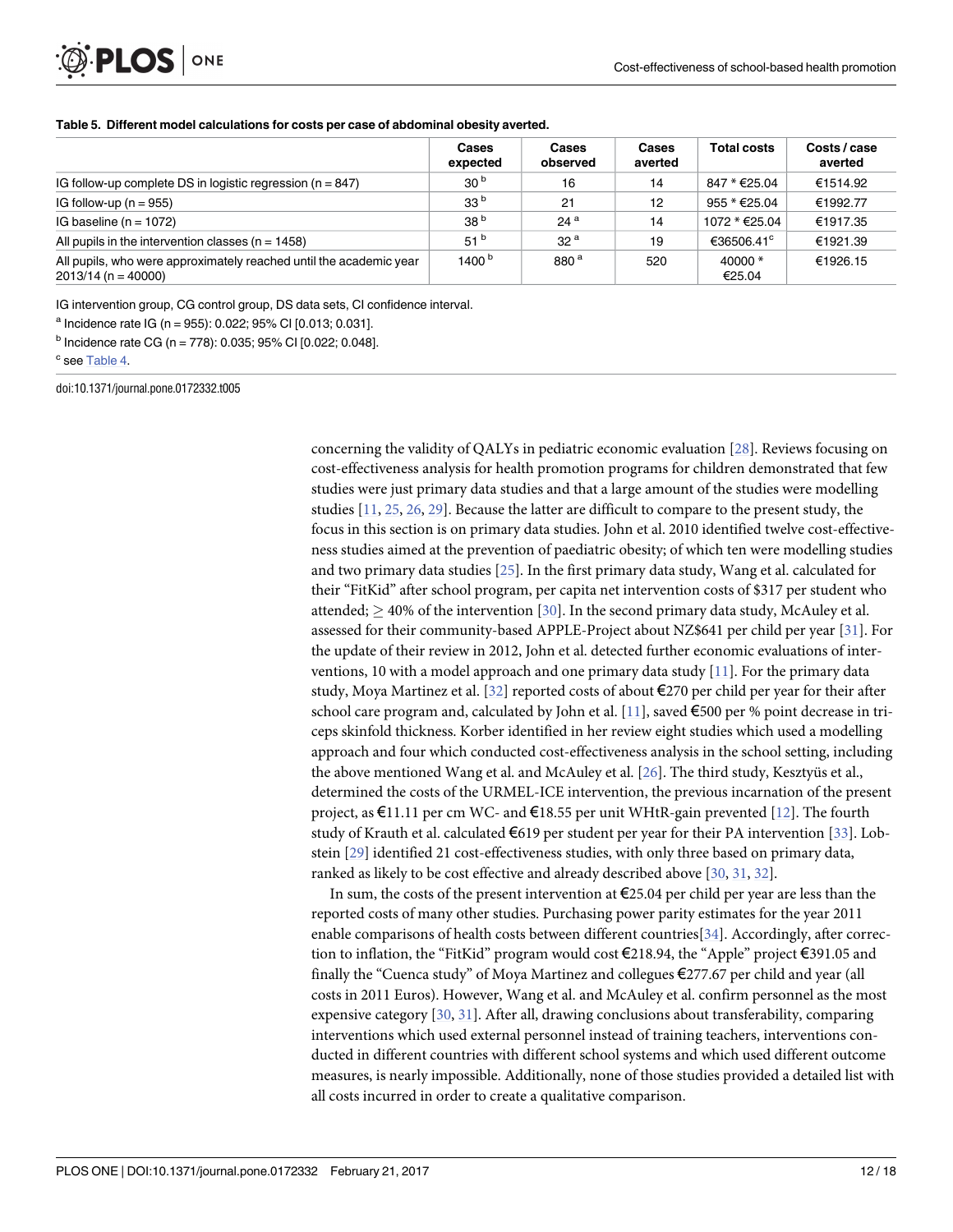#### <span id="page-12-0"></span>Context of findings

The first school-based program initiated by Ulm University (URMEL-ICE) was successful in terms of cost-effectiveness, but it was limited to the manageable area of Ulm [[12](#page-15-0)]. A broader approach was started with the "Join the Healthy Boat" health promotion program, which was designed to cover the entire state of Baden-Württemberg, southern Germany [[13](#page-15-0)]. The exciting question was whether the program would be successful on such a large scale, and whether it would prove to be cost-effective. In this article, we have demonstrated the effectiveness of state-wide health promotion of abdominal obesity and reported the costs in total, per capita, and per case of abdominal obesity averted.

Abdominal obesity was a primary target for several reasons. Firstly, because obesity-related health risks are explained by waist circumference (WC), not BMI [[35](#page-16-0)]; secondly because WC is sensitive towards changes in physical activity  $[36]$  and nutrition  $[37, 38]$  $[37, 38]$  $[37, 38]$  $[37, 38]$  $[37, 38]$ , both components of the intervention; thirdly because BMI fails to identify obesity in a significant percentage of children [[39](#page-16-0)]; and finally in the light of increasing rates of abdominal obesity in children [\[4](#page-15-0), [5](#page-15-0)].

Childhood obesity very likely continues into adulthood  $[6, 7]$  $[6, 7]$  $[6, 7]$  $[6, 7]$  $[6, 7]$ . Our data shows a high prevalence of abdominal obesity in parents (47% in mothers, 75% in fathers), although we have to rely on self-reported measures by the parents. Moreover, when social desirability and underreporting are considered, the real prevalence might even be higher. Realizing the close relationship between abdominal obesity and metabolic syndrome [[40\]](#page-16-0), the strongest risk factor for cardio-metabolic diseases that represent the main causes of death in the developed world, the urgency for counteractive measures is obvious. Accordingly, an early start to health promotion and prevention is adequate and important. The settings of school and kindergarten offer a great opportunity to reach the major part of an important and vulnerable age group. Additionally, the involvement of social and family components, especially the inclusion of parents in an intervention, is important and has an impact on becoming overweight and obese [[24\]](#page-16-0). Finally, health status and education, e.g. the capacity to learn, are related and have an important influence on later life [[10\]](#page-15-0).

Fighting abdominal obesity will not only have an impact on the burden of disease posed by dietary and activity related NCDs, but will also help to cut the costs of obesity. Direct costs of obesity are estimated at  $\epsilon$ 22.4 billion in Germany in 2020, plus indirect costs of  $\epsilon$ 3.3 billion through losses in productivity [\[41\]](#page-16-0). In the United States, obesity-attributable medical costs for non-institutionalized adults were estimated at \$190.2 billion, or 20.6 percent of national health expenditure in 2005 [[42](#page-17-0)]. Additionally, childhood obesity is responsible for \$14.1 billion in direct medical costs [\[43\]](#page-17-0). In this context, costs of €1515 up to €1993 per case of averted abdominal obesity are a good and prudent investment. Moreover, costs per child and year of €25.04 are completely covered by the parental willingness to pay (WTP) €123 per year, assessed within the Baden-Württemberg Study and described in detail elsewhere  $[44]$  $[44]$ .

Costs can be kept down with a teacher-driven intervention in regular lessons. This bottomup principle is less cost consuming than a top-down expert driven intervention, because e.g. no additional costs for working time and travel incur. The costs for the intervention material itself were very limited (€38.90) and the folder is reusable any number of times for further school classes. Furthermore, once a teacher is trained, no further costs arise and teachers themselves may instruct colleagues at their school in using the materials, thus saving the costs of vocational training sessions.

The analyses of losses to follow up and missing values showed that those individuals were of specific interest as they showed higher risk behaviours for becoming overweight and obese. Therefore, it is necessary for future research to focus on the reduction of participants´ dropout rates to ensure the inclusion of vulnerable groups. However, no effect of migration was seen when included in the regression analysis.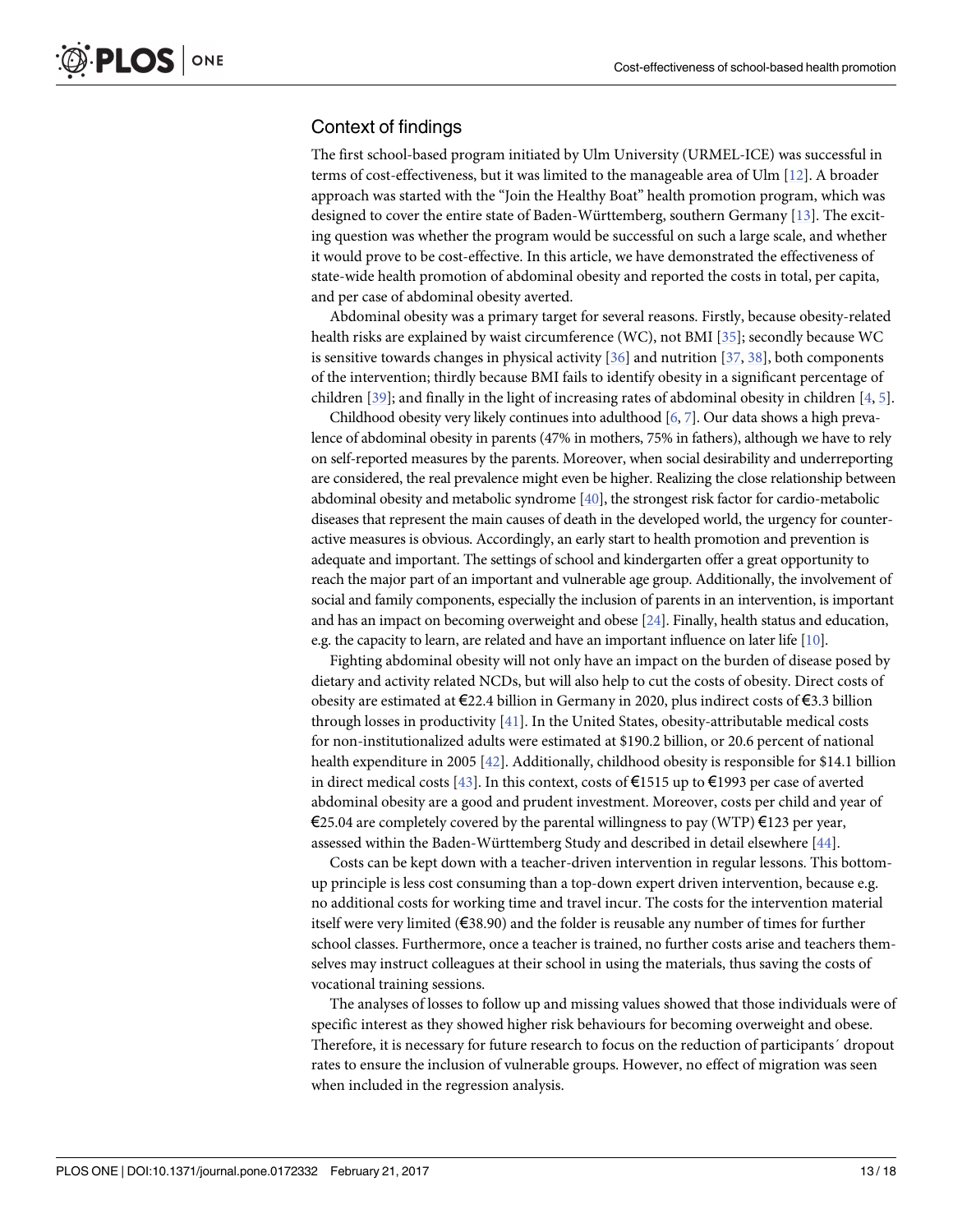#### <span id="page-13-0"></span>Strengths and limitations

A strength of the present study is its cluster-randomized intervention trial design; its application throughout the complete state of Baden-Wu¨rttemberg, and the collection of the data of nearly 2000 children and their parents. Furthermore, the particular costs of the intervention are directly assessed and not estimated. To the authors' knowledge, no other study has provided such a comprehensive and detailed list of all costs incurred as the present study has. Additionally, trained staff measuring the children´s anthropometrics ensures high quality and using WHtR instead of other anthropometrics such as BMI is indispensable when investigating abdominal obesity in children, the latter being a more suitable definition of obesity in children. The advanced statistical analyses are further evidence of high methodological quality.

A strength of the school-based intervention, "Join the Healthy Boat", is its aim to address the main health behaviours influencing abdominal obesity, namely physical activity, diet, and media consumption. The bottom-up approach, with teachers as enactors of the intervention, as well as the "train-the-trainer" and "peer-to-peer" concept, has several advantages compared to a top-down and expert-driven approach. Firstly, teachers training teachers implies a relationship of equals; the consulting teachers are aware of obvious obstacles and opportunities, and the trained teachers discuss more openly. Secondly, teachers can embed the intervention in their school-materials, implying constant utilization. Thirdly, teachers maintain contact with parents on a regular basis resulting in the higher involvement of parents in the intervention. Fourthly, as already mentioned, costs can be saved as no costs for personnel arise. A high valuation and appreciation of the intervention by teachers, as well as parents, can be inferred from the regular contact and discussion between teachers and the research team, as well as from the high response rate of parents returning the questionnaires.

A limitation of the present study is the voluntary participation of teachers that may involve only motivated teachers who already have a positive attitude towards health and healthy behaviour, and probably already include those topics in their classes. Furthermore, practically no "high risk schools" were present in this study. Another source of selection bias may occur at the parental level. Parents, especially those with little knowledge of the German language, may answer questionnaires only partly, or they may completely refrain from participation. Furthermore, baseline differences between the intervention and control group arose. To account for those imbalances, adequate adjustment was part of all statistical analyses. Another common problem of observational studies are the missing values and losses to follow-up that may lessen the precision of the results, therefore missing data analyses were performed and imputation considered. Lastly, questionnaires can be the source of socially desired answers and have the Hawthorne effect; the latter defined as participants behaving differently knowing they are being observed.

External validity and generalizability require the study population to be a subset of the target population. In our case, the rates of overweight and obesity observed in the participants of the present study do not differ from data that have been identified for Baden-Württemberg in a survey in German schoolchildren [\[45\]](#page-17-0).

#### **Implications**

The health promotion program "Join the Healthy Boat" has now been extended to kindergarten, aimed at children between three and six years, including their parents. Considering the high proportion of parents with abdominal obesity, from 47% in mothers up to 75% in fathers, this program focuses exactly on the right topic. An outcome evaluation of the program in kindergarten, including an economic evaluation, will follow.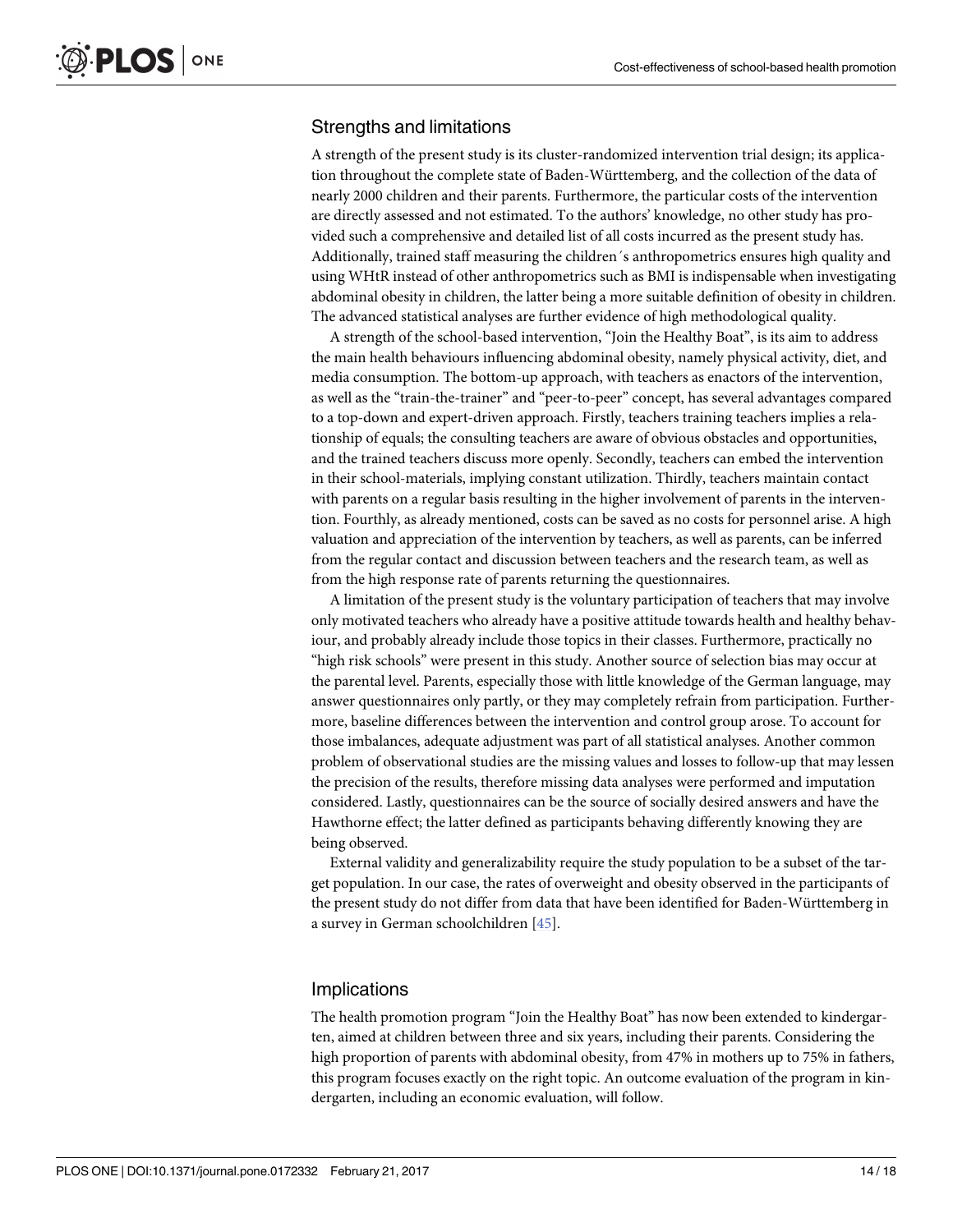## <span id="page-14-0"></span>**Conclusions**

Prevention and health promotion, as important parts of health care, should be available to all citizens on equal terms. Prevention of abdominal obesity is of particular importance because of its association with most of the non-communicable diseases (NCD). Therefore, an early start to health promoting measures needs to be implemented. Settings like school and kindergarten are especially suitable because most of the children can be easily reached through simple and inexpensive means. Costs of €25.04 per child and year are justifiable regarding the parental willingness to pay [\[44\]](#page-17-0), and could even be reduced by integrating key elements of health promotion in the training of teachers, and including the present program in the school curriculum. Although the training of teachers and input into the school curriculum are not part of the medical sector, it is advisable in the context of "Health in all Policies" [[46](#page-17-0)] to invest crosssectoral to improve public health. In view of the apparent need for action, in regard to the increasing health risks posed by abdominal obesity and its sequelae [[47](#page-17-0)], the authors recommend the transfer of scientific results as presented in this study into political decision making.

# **Supporting information**

**S1 [Checklist.](http://www.plosone.org/article/fetchSingleRepresentation.action?uri=info:doi/10.1371/journal.pone.0172332.s001) CONSORT 2010 Checklist.** (DOC)

**S1 [Protocol](http://www.plosone.org/article/fetchSingleRepresentation.action?uri=info:doi/10.1371/journal.pone.0172332.s002). Study Protocol of the Baden-Wu¨rttemberg Study.** (PDF)

**S1 [Table.](http://www.plosone.org/article/fetchSingleRepresentation.action?uri=info:doi/10.1371/journal.pone.0172332.s003) Detailed description of costs.** (PDF)

#### **Acknowledgments**

Thanks to all other members of the "Join the Healthy Boat" research group: Ileana Briegel, Jens Dreyhaupt, Nanette Erkelenz, Eva Maria Friedemann, Eleana Georgiou, Sabrina Heinrich, Sarah Kettner, Susanne Kobel, Christine Lämmle, Stephanie Mosler, Rainer Muche, Dmytro Prokopchuk, Olga Pollatos, Anja Schreiber, Meike Traub, Eva Vorwieger, Olivia Wartha, Tamara Wirt.

We especially thank Sinéad McLaughlin for her language assistance. Finally, we thank the teachers, pupils and their parents who participated in the study.

## **Author Contributions**

**Conceptualization:** DK RL RK JMS. **Formal analysis:** DK RL. **Funding acquisition:** DK JMS. **Investigation:** DK RL. **Methodology:** DK RL. **Project administration:** DK JMS. **Supervision:** RK TK JMS. **Visualization:** DK RL. **Writing – original draft:** DK RL.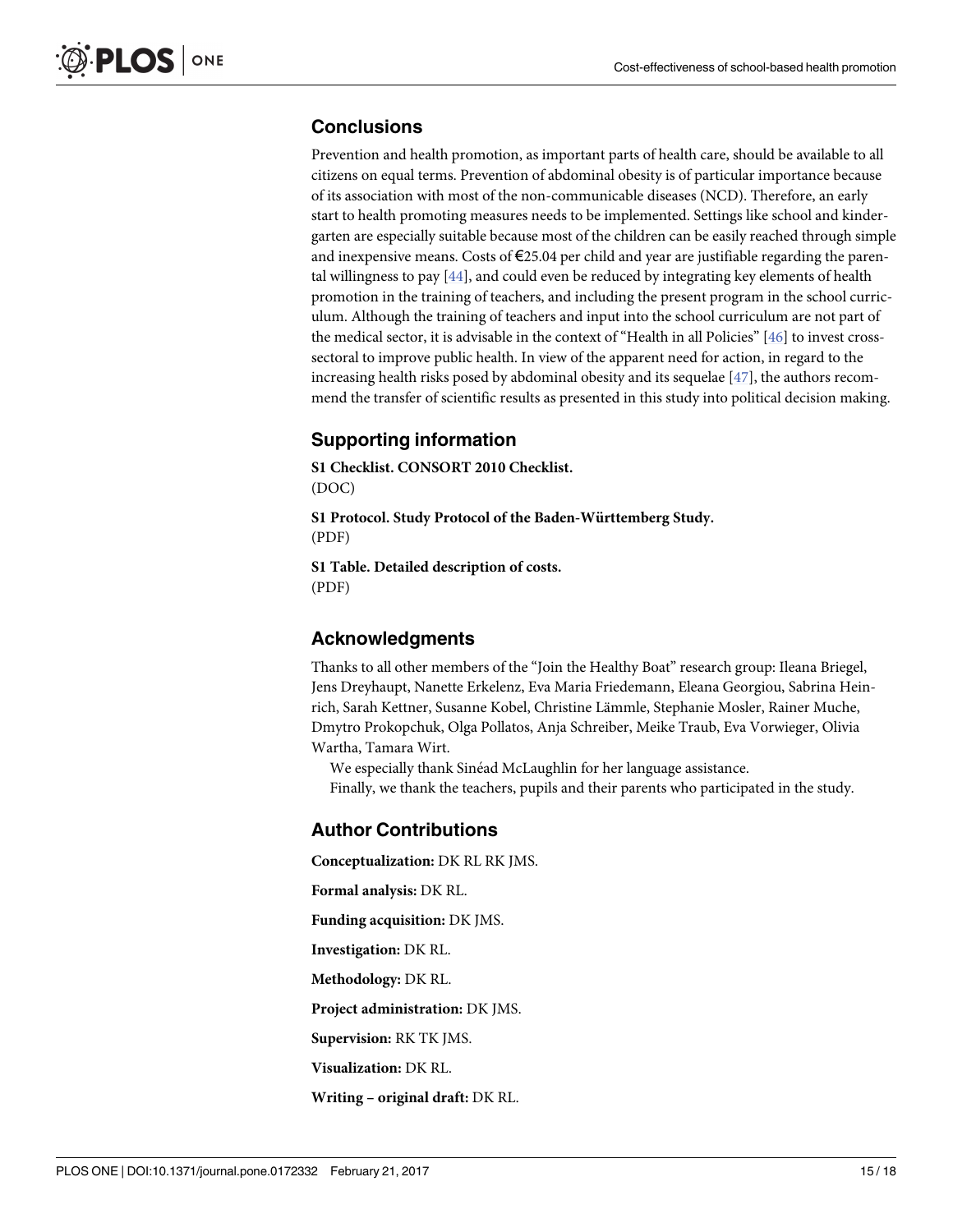<span id="page-15-0"></span>**Writing – review & editing:** RK TK JMS.

#### **References**

- **[1](#page-1-0).** Bloom DE, Cafiero ET, Jane´-Llopis E, Abrahams-Gessel S, Bloom LR, Fathima S, et al. The Global Economic Burden of Non-communicable Diseases. Geneva: World Economic Forum. 2011.
- **[2](#page-1-0).** Després J-P, Lemieux I. Abdominal obesity and metabolic syndrome. Nature. 2006; 444(7121):881-7. doi: [10.1038/nature05488](http://dx.doi.org/10.1038/nature05488) PMID: [17167477](http://www.ncbi.nlm.nih.gov/pubmed/17167477)
- **[3](#page-1-0).** Olds T, Maher C, Zumin S, Péneau S, Lioret S, Castetbon K, et al. Evidence that the prevalence of childhood overweight is plateauing: data from nine countries. Int J Pediatr Obes. 2011; 6(June):342–60.
- **[4](#page-1-0).** Garnett SP, Baur LA, Cowell CT. The prevalence of increased central adiposity in Australian school children 1985 to 2007. Obes Rev. 2011; 12(15):887–96.
- **[5](#page-1-0).** Griffiths C, Gately P, Marchant PR, Cooke CB. A five year longitudinal study investigating the prevalence of childhood obesity: Comparison of BMI and waist circumference. Public Health. 2013; 127:1090–6. doi: [10.1016/j.puhe.2013.09.020](http://dx.doi.org/10.1016/j.puhe.2013.09.020) PMID: [24267904](http://www.ncbi.nlm.nih.gov/pubmed/24267904)
- **[6](#page-1-0).** Rowland K, Coffey J, Stephens MB. Clinical inquiries. Are overweight children more likely to be overweight adults? J Fam Pract. 2009; 58(8):431–2. PMID: [19679024](http://www.ncbi.nlm.nih.gov/pubmed/19679024)
- **[7](#page-1-0).** Singh AS, Mulder C, Twisk JWR, Van Mechelen W, Chinapaw MJM. Tracking of childhood overweight into adulthood: A systematic review of the literature. Obes Rev. 2008; 9(ii):474–88.
- **[8](#page-1-0).** Cali AMG, Caprio S. Obesity in children and adolescents. J Clin Endocrinol Metab. 2008; 93:S31–6. doi: [10.1210/jc.2008-1363](http://dx.doi.org/10.1210/jc.2008-1363) PMID: [18987268](http://www.ncbi.nlm.nih.gov/pubmed/18987268)
- **[9](#page-1-0).** Waters E, de Silva-Sanigorski A, Hall BJ, Brown T, Campbell KJ, Gao Y, et al. Interventions for preventing obesity in children (Review). Cochrane Libr. 2011; 3:1–71.
- **[10](#page-1-0).** Langford R, Bonell CP, Jones HE, Pouliou T, Murphy SM, Waters E, et al. The WHO Health Promoting School framework for improving the health and well-being of students and their academic achievement. Cochrane Database Syst Rev. 2014; 4(4):CD008958.
- **[11](#page-1-0).** John J, Wolfenstetter SB, Wenig CM. An economic perspective on childhood obesity: recent findings on cost of illness and cost effectiveness of interventions. Nutrition. 2012; 28:829–39. doi: [10.1016/j.nut.](http://dx.doi.org/10.1016/j.nut.2011.11.016) [2011.11.016](http://dx.doi.org/10.1016/j.nut.2011.11.016) PMID: [22452837](http://www.ncbi.nlm.nih.gov/pubmed/22452837)
- **[12](#page-1-0).** Kesztyüs D, Schreiber A, Wirt T, Wiedom M, Dreyhaupt J, Brandstetter S, et al. Economic evaluation of URMEL-ICE, a school-based overweight prevention programme comprising metabolism, exercise and lifestyle intervention in children. Eur J Heal Econ. 2013; 14(2):185–95.
- **[13](#page-2-0).** Dreyhaupt J, Koch B, Wirt T, Schreiber A, Brandstetter S, Kesztyues D, et al. Evaluation of a health promotion program in children: Study protocol and design of the cluster-randomized Baden-Wuerttemberg primary school study [DRKS-ID: DRKS00000494]. BMC Public Health. 2012; 12(1):157.
- **[14](#page-2-0).** Bartholomew L, Parcel G, Kok G, Gottlieb N. Planning health promotion programs: An intervention mapping approach. 2nd ed. San Francisco: Jossey-Bass; 2006.
- **[15](#page-2-0).** Bandura A. Social cognitive theory: an agentic perspective. Annu Rev Psychol. 2001; 52:1–26. doi: [10.](http://dx.doi.org/10.1146/annurev.psych.52.1.1) [1146/annurev.psych.52.1.1](http://dx.doi.org/10.1146/annurev.psych.52.1.1) PMID: [11148297](http://www.ncbi.nlm.nih.gov/pubmed/11148297)
- **[16](#page-2-0).** Bronfenbrenner U. Ökologische Sozialisationsforschung. Ein Bezugsrahmen. [Ecological Socialisation Research. A Reference Framework.]. In: Bauer U, Bittlingmayer U, Scherr A, editors. Handbuch Bildungs- und Erziehungssoziologie [Manual Education and Sociology of Education]. Wiesbaden: VS Verlag für Sozialwissenschaften; 2012. p. 167–76.
- **[17](#page-4-0).** Brauns H, Steinmann S. Educational reform in France, West-Germany and the United Kingdom: updating the CASMIN educational classification. ZUMA Nachrichten. 1999; 23:7–44.
- **[18](#page-4-0).** Marfell-Jones M, Olds T, Stewart A, Carter L. International standards for anthropometric assessment. Potchefstroom, Sth Africa: International Society for the Advancement of Kinanthropometry. 2006.
- [19](#page-5-0). Kromeyer-Hauschild K, Wabitsch M, Kunze D, Geller F, Geiß HC, Hesse V, et al. Perzentile für den Body-mass-Index für das Kindes- und Jugendalter unter Heranziehung verschiedener deutscher Stichproben [Percentiles of bodymass index in children and adolescents evaluated from different regional German studies]. Monatsschrift Kinderheilkd. 2001; 149:807–18.
- **[20](#page-5-0).** McCarthy HD, Ashwell M. A study of central fatness using waist-to-height ratios in UK children and adolescents over two decades supports the simple message—'keep your waist circumference to less than half your height'. Int J Obes. 2006; 30:988–92.
- **[21](#page-5-0).** World Health Organization. Obesity and Overweight. Global Strategy on Diet, Physical Activity and Health [Internet]. WHO. 2003. Available from: [http://www.who.int/dietphysicalactivity/media/en/gsfs\\_](http://www.who.int/dietphysicalactivity/media/en/gsfs_obesity.pdf) [obesity.pdf](http://www.who.int/dietphysicalactivity/media/en/gsfs_obesity.pdf)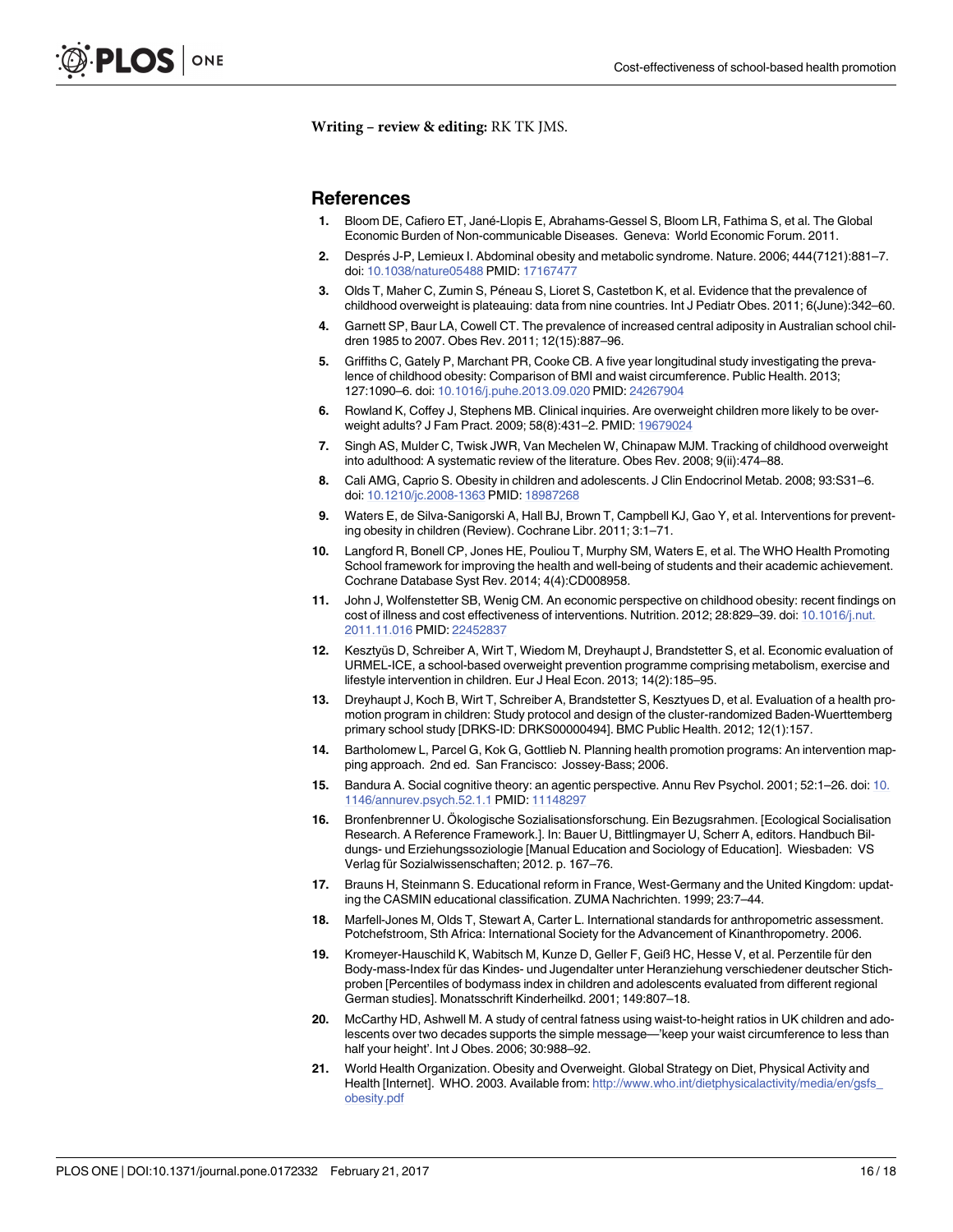- <span id="page-16-0"></span>**[22](#page-5-0).** Byford S, Raftery J. Economics notes: types of economic evaluation. BMJ. 1998; 316:1529. PMID: [9582152](http://www.ncbi.nlm.nih.gov/pubmed/9582152)
- **[23](#page-5-0).** Raftery J. Economics notes: Costing in economic evaluation. BMJ. 2000; 320:1597–1597. PMID: [10845978](http://www.ncbi.nlm.nih.gov/pubmed/10845978)
- [24](#page-9-0). Fröschl B, Haas S, Wirl C. Prävention von Adipositas bei Kindern und Jugendlichen (Verhalten- und Verhältnisprävention) [Overweight prevention in adolescents and children (behavioural and environmental prevention)]. Col Ger agency Heal Technol Assess (DAHTA) 2009. [Internet]. Available from: [https://portal.dimdi.de/de/hta/hta\\_berichte/hta242\\_bericht\\_de.pdf](https://portal.dimdi.de/de/hta/hta_berichte/hta242_bericht_de.pdf)
- **[25](#page-9-0).** John J. Economic perspectives on pediatric obesity: impact on health care expenditures and cost-effectiveness of preventive interventions. In: Koletzko B, Koletzko S, Ruemmele F, editors. Drivers of Innovation in Pediatric Nutrition. Nestlé Nutr Inst Workshop Ser Paediatr Program. Basel: Karger AG; 2010. p. 111–24.
- **[26](#page-9-0).** Korber K. Potential Transferability of Economic Evaluations of Programs Encouraging Physical Activity in Children and Adolescents across Different Countries—A Systematic Review of the Literature. Int J Environ Res Public Health. 2014; 11(10):10606–21. doi: [10.3390/ijerph111010606](http://dx.doi.org/10.3390/ijerph111010606) PMID: [25321876](http://www.ncbi.nlm.nih.gov/pubmed/25321876)
- **[27](#page-10-0).** Edwards RT, Charles JM, Lloyd-Williams H. Public health economics: a systematic review of guidance for the economic evaluation of public health interventions and discussion of key methodological issues. BMC Public Health. BMC Public Health; 2013; 13(1):1001.
- **[28](#page-11-0).** Ungar WJ. Challenges in Health State Valuation in Paediatric Economic Evaluation. Pharmacoeconomics. 2011; 29(8):641–52. doi: [10.2165/11591570-000000000-00000](http://dx.doi.org/10.2165/11591570-000000000-00000) PMID: [21604821](http://www.ncbi.nlm.nih.gov/pubmed/21604821)
- **[29](#page-11-0).** Lobstein T, Jackson-Leach R, Moodie ML, Hall KD, Gortmaker SL, Swinburn BA, et al. Obesity 4 Child and adolescent obesity: part of a bigger picture. Lancet. Elsevier Ltd; 2015; 6736(14):1–11.
- **[30](#page-11-0).** Wang LY, Gutin B, Barbeau P, Moore JB, Hanes J, Johnson MH, et al. Cost-effectiveness of a schoolbased obesity prevention program. J Sch Health. 2008; 78(12):619–24. doi: [10.1111/j.1746-1561.2008.](http://dx.doi.org/10.1111/j.1746-1561.2008.00357.x) [00357.x](http://dx.doi.org/10.1111/j.1746-1561.2008.00357.x) PMID: [19000237](http://www.ncbi.nlm.nih.gov/pubmed/19000237)
- **[31](#page-11-0).** McAuley KA, Taylor RW, Farmer VL, Hansen P, Williams SM, Booker CS, et al. Economic evaluation of a community-based obesity prevention program in children: the APPLE project. Obesity (Silver Spring). Nature Publishing Group; 2010; 18(1):131–6.
- **[32](#page-11-0).** Moya Martínez P, Sánchez López M, López Bastida J, Escribano Sotos F, Notario Pacheco B, Salcedo Aguilar F, et al. Coste-efectividad de un programa de actividad física de tiempo libre para prevenir el sobrepeso y la obesidad en niños de 9–10 años. [Cost-effectiveness of an intervention to reduce overweight and obesity in 9-10-year-olds.] Gac Sanit. 2011; 25(3):198–204. doi: [10.1016/j.gaceta.2010.11.](http://dx.doi.org/10.1016/j.gaceta.2010.11.003) [003](http://dx.doi.org/10.1016/j.gaceta.2010.11.003) PMID: [21324563](http://www.ncbi.nlm.nih.gov/pubmed/21324563)
- **[33](#page-11-0).** Krauth C, Liersch S, Sterdt E, Henze V, Robl M, Walter U. Health economic evaluation of health promotion—The example "fit for pisa." Gesundheitswesen. 2013; 75:742–6. doi: [10.1055/s-0033-1355365](http://dx.doi.org/10.1055/s-0033-1355365) PMID: [24081572](http://www.ncbi.nlm.nih.gov/pubmed/24081572)
- **[34](#page-11-0).** Organisation for Economic Co-operation and Development OECD. 2011 PPP Benchmark results: 2011 PPP results in Euros, European Union as reference [Internet]. OECD Statistics. 2011. Available from: <http://stats.oecd.org/Index.aspx?themetreeid=-200>
- **[35](#page-12-0).** Janssen I, Katzmarzyk PT, Ross R. Waist circumference and not body mass index explains obesityrelated health risk. Am J Clin Nutr. 2004; 79(3):379–84. PMID: [14985210](http://www.ncbi.nlm.nih.gov/pubmed/14985210)
- **[36](#page-12-0).** Ekelund U, Besson H, Luan J, May AM, Sharp SJ, Brage S, et al. Physical activity and gain in abdominal adiposity and body weight: prospective cohort study in 288,498 men and women 1–4. Am J Clin Nutr. 2011;(1):826–35.
- **[37](#page-12-0).** Richelsen B. Sugar-sweetened beverages and cardio-metabolic disease risks. Curr Opin Clin Nutr Metab Care. 2013; 16(4):478–484. doi: [10.1097/MCO.0b013e328361c53e](http://dx.doi.org/10.1097/MCO.0b013e328361c53e) PMID: [23624652](http://www.ncbi.nlm.nih.gov/pubmed/23624652)
- **[38](#page-12-0).** Alexander KE, Ventura EE, Spruijt-Metz D, Weigensberg MJ, Goran MI, Davis JN. Association of Breakfast Skipping With Visceral Fat and Insulin. Indices in Overweight Latino Youth. 2009; 17 (8):1528–33.
- **[39](#page-12-0).** Javed A, Jumean M, Murad MH, Okorodudu D, Kumar S, Somers VK, et al. Diagnostic performance of body mass index to identify obesity as defined by body adiposity in children and adolescents: A systematic review and meta-analysis. Pediatr Obes. 2014;1–11.
- **[40](#page-12-0).** Scaglione R, Di Chiara T, Cariello T, Licata G. Visceral obesity and metabolic syndrome: Two faces of the same medal? Intern Emerg Med. 2010; 5:111–9. doi: [10.1007/s11739-009-0332-6](http://dx.doi.org/10.1007/s11739-009-0332-6) PMID: [19998063](http://www.ncbi.nlm.nih.gov/pubmed/19998063)
- **[41](#page-12-0).** Knoll K-P, Hauner H. Kosten der Adipositas in der Bundesrepublik Deutschland—Eine aktuelle Krankheitskostenstudie. [Costs of obesity in Germany—a current cost of illness study.] Adipositas. 2008; 2 (4):204–10.